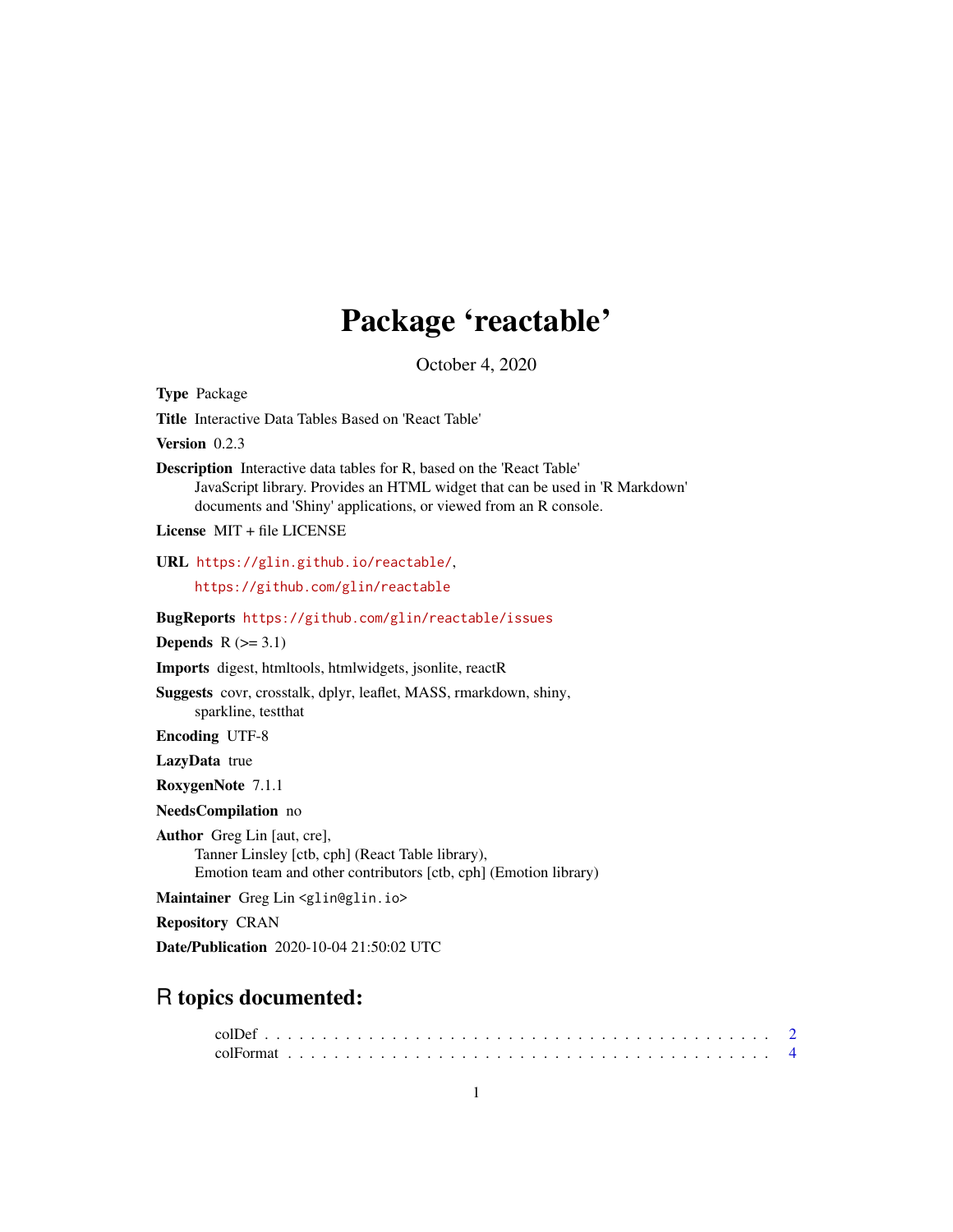#### <span id="page-1-0"></span>2 colDet and  $\alpha$  colDet and  $\alpha$  colDet and  $\alpha$  colDet and  $\alpha$  colDet and  $\alpha$  colDet

| Index | 24 |
|-------|----|

<span id="page-1-1"></span>

colDef *Column definitions*

# Description

Use colDef() to customize the columns in a table.

```
colDef(
  name = NULL,aggregate = NULL,
  sortable = NULL,
  resizable = NULL,
  filterable = NULL,
  show = TRUE,
  defaultSortOrder = NULL,
  sortNALast = FALSE,
  format = NULL,cell = NULL,aggregated = NULL,
  header = NULL,
  footer = NULL,
  details = NULL,
  html = FALSE,
  na = "".minWidth = NULL,
 maxWidth = NULL,width = NULL,
  align = NULL,
  class = NULL,
  style = NULL,
  headerClass = NULL,
  headerStyle = NULL,
  footerClass = NULL,
  footerStyle = NULL
```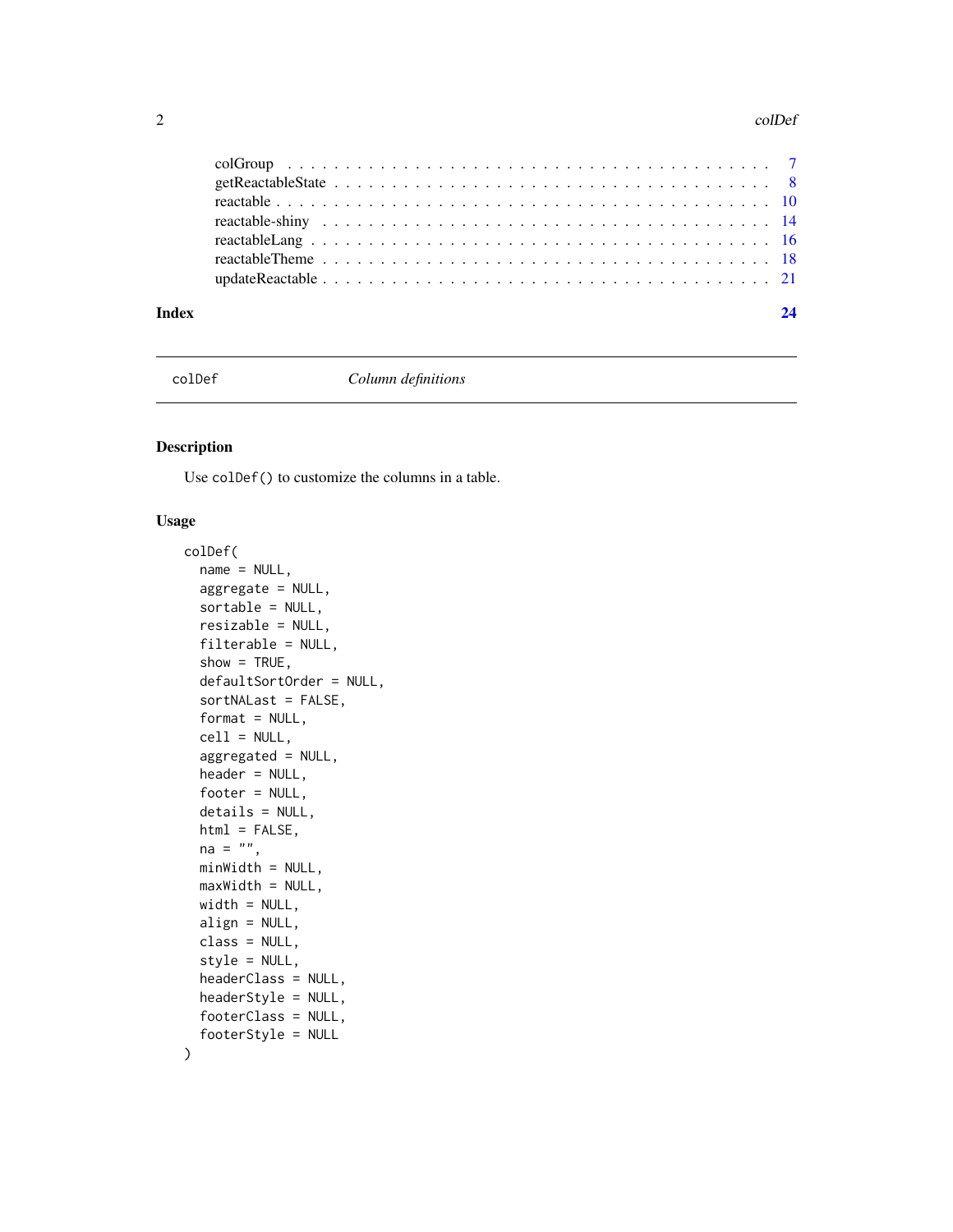#### <span id="page-2-0"></span>colDef 3

# Arguments

| name                     | Column header name.                                                                                                                                                                                                                                                                                                        |
|--------------------------|----------------------------------------------------------------------------------------------------------------------------------------------------------------------------------------------------------------------------------------------------------------------------------------------------------------------------|
| aggregate                | Aggregate function to use when rows are grouped. The name of a built-in ag-<br>gregate function or a custom JS() aggregate function. Built-in aggregate func-<br>tions are: "mean", "sum", "max", "min", "median", "count", "unique", and<br>"frequency".                                                                  |
|                          | To enable row grouping, use the groupBy argument in reactable().                                                                                                                                                                                                                                                           |
| sortable                 | Enable sorting? Overrides the table option.                                                                                                                                                                                                                                                                                |
| resizable                | Enable column resizing? Overrides the table option.                                                                                                                                                                                                                                                                        |
| filterable               | Enable column filtering? Overrides the table option.                                                                                                                                                                                                                                                                       |
| show<br>defaultSortOrder | Show the column? Defaults to TRUE.                                                                                                                                                                                                                                                                                         |
|                          | Default sort order. Either "asc" for ascending order or "desc" for descending<br>order. Overrides the table option.                                                                                                                                                                                                        |
| sortNALast               | Always sort missing values (NA or NaN) last?                                                                                                                                                                                                                                                                               |
| format                   | Column formatting options. A colFormat() object to format all cells, or a<br>named list of colFormat() objects to format standard cells ("cell") and ag-<br>gregated cells ("aggregated") separately.                                                                                                                      |
| cell                     | Custom cell renderer. An R function that takes the cell value, row index, and<br>column name as arguments, or a JS() function that takes a cell info object as an<br>argument.                                                                                                                                             |
| aggregated               | Custom aggregated cell renderer. A JS() function that takes a cell info object<br>as an argument.                                                                                                                                                                                                                          |
| header                   | Custom header renderer. An R function that takes the header value and column<br>name as arguments, or a JS() function that takes a column info object as an<br>argument.                                                                                                                                                   |
| footer                   | Footer content or render function. Render functions can be an R function that<br>takes two arguments, the column values and column name, or a JS() function<br>that takes a column info object as an argument.                                                                                                             |
| details                  | Additional content to display when expanding a row. An R function that takes<br>a row index argument or a JS() function that takes a row info object as an<br>argument. Cannot be used on a grouping column.                                                                                                               |
| html                     | Render content as HTML? Raw HTML strings are escaped by default.                                                                                                                                                                                                                                                           |
| na                       | String to display for missing values (i.e. NA or NaN). By default, missing values<br>are displayed as blank cells.                                                                                                                                                                                                         |
| minWidth                 | Minimum width of the column in pixels. Defaults to 100.                                                                                                                                                                                                                                                                    |
| maxWidth                 | Maximum width of the column in pixels.                                                                                                                                                                                                                                                                                     |
| width                    | Fixed width of the column in pixels. Overrides minWidth and maxWidth.                                                                                                                                                                                                                                                      |
| align                    | Column alignment. One of "left", "right", "center".                                                                                                                                                                                                                                                                        |
| class                    | Additional CSS classes to apply to cells. Can also be an R function that takes the<br>cell value, row index, and column name as arguments, or a JS() function that<br>takes a row info object, column info object, and table state object as arguments.<br>Note that R functions cannot apply classes to aggregated cells. |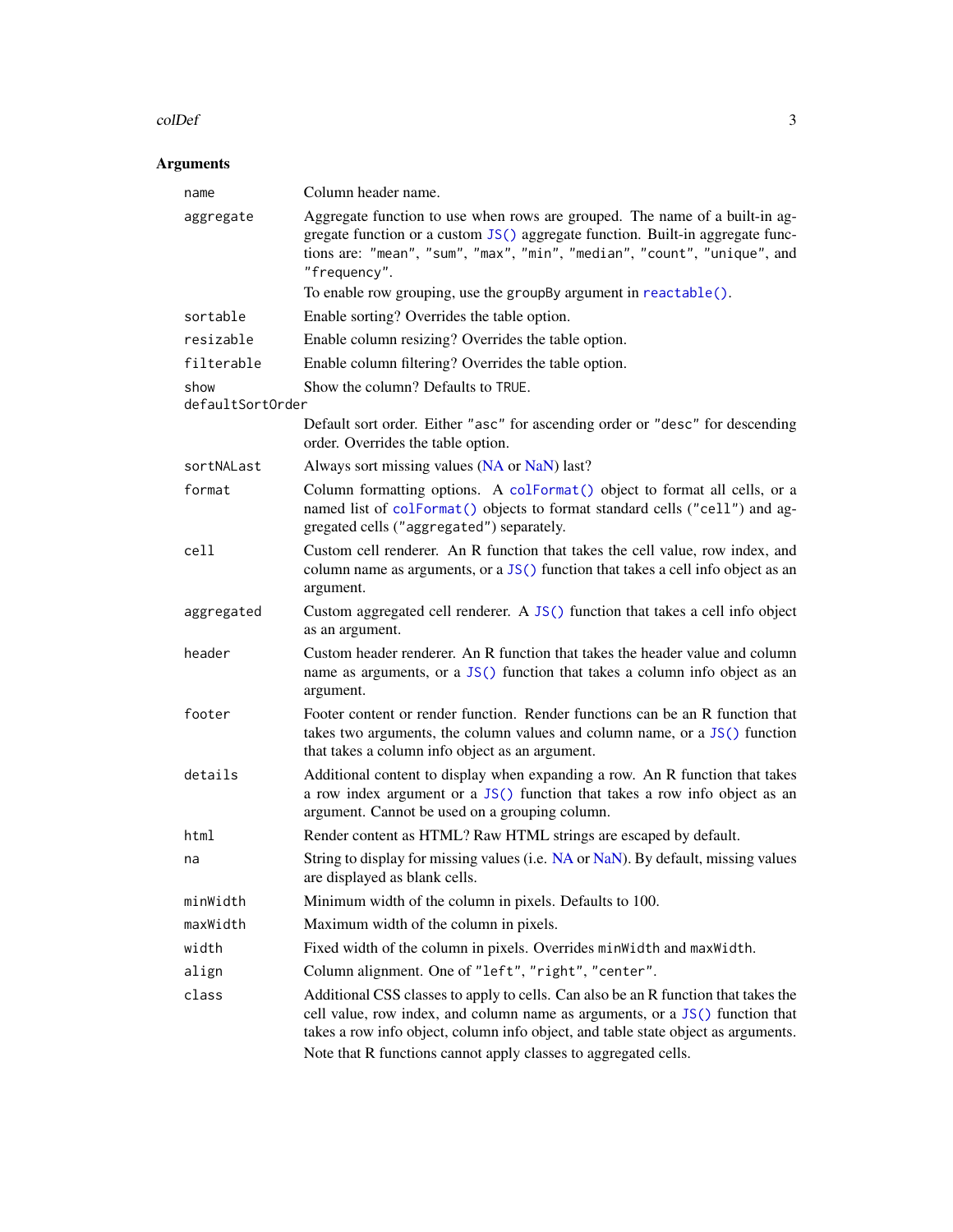<span id="page-3-0"></span>

| style       | Inline styles to apply to cells. A named list or character string. Can also be                                                   |  |  |  |  |  |  |
|-------------|----------------------------------------------------------------------------------------------------------------------------------|--|--|--|--|--|--|
|             | an R function that takes the cell value and row index as arguments, or a $JS()$                                                  |  |  |  |  |  |  |
|             | function that takes a row info object, column info object, and table state object                                                |  |  |  |  |  |  |
|             | as arguments.                                                                                                                    |  |  |  |  |  |  |
|             | Note that R functions cannot apply styles to aggregated cells. If style is a<br>named list, property names should be camelCased. |  |  |  |  |  |  |
| headerClass | Additional CSS classes to apply to the header.                                                                                   |  |  |  |  |  |  |
| headerStyle | In the styles to apply to the header. A named list or character string.                                                          |  |  |  |  |  |  |
|             | Note that if header Style is a named list, property names should be camel Cased.                                                 |  |  |  |  |  |  |
| footerClass | Additional CSS classes to apply to the footer.                                                                                   |  |  |  |  |  |  |
| footerStyle | In the styles to apply to the footer. A named list or character string.                                                          |  |  |  |  |  |  |
|             | Note that if footer Style is a named list, property names should be camel Cased.                                                 |  |  |  |  |  |  |

# Value

A column definition object that can be used to customize columns in reactable().

# Examples

```
reactable(
  iris,
  columns = list(
   Sepal.Length = colDef(name = "Sepal Length"),
   Sepal.Width = colDef(filterable = TRUE),
   Petal.Length = colDef(show = FALSE),
   Petal.Width = colDef(defaultSortOrder = "desc")
 )
)
```
<span id="page-3-1"></span>colFormat *Column formatting options*

# Description

Use colFormat() to add data formatting to a column.

```
colFormat(
 prefix = NULL,suffix = NULL,digits = NULL,
  separators = FALSE,
 percent = FALSE,
  currency = NULL,
```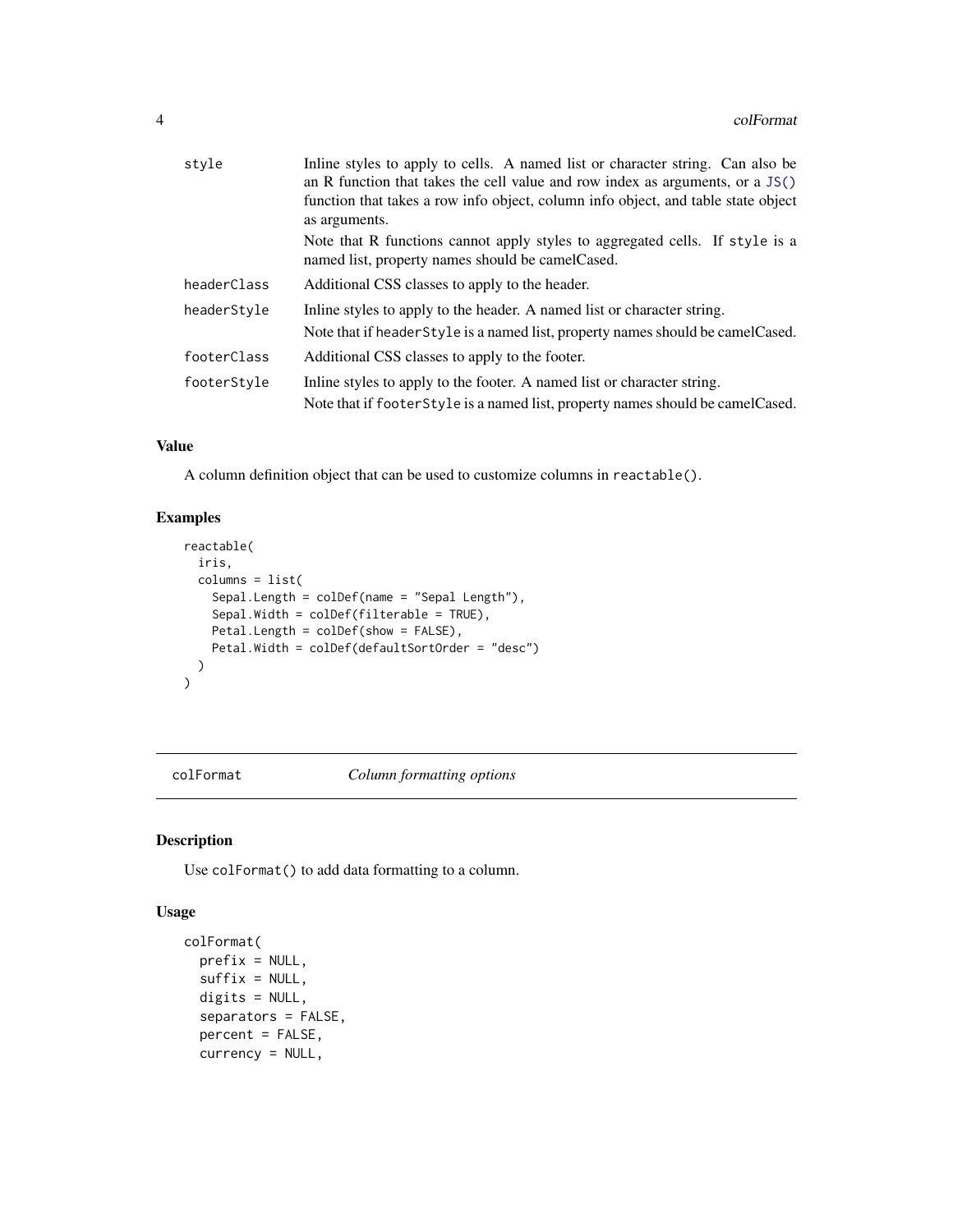#### <span id="page-4-0"></span>colFormat 5

```
datetime = FALSE,
 date = FALSE,
 time = FALSE,
 hour12 = NULL,locales = NULL
)
```
# Arguments

| prefix     | Prefix string.                                                                                                                                                                                                                                                   |
|------------|------------------------------------------------------------------------------------------------------------------------------------------------------------------------------------------------------------------------------------------------------------------|
| suffix     | Suffix string.                                                                                                                                                                                                                                                   |
| digits     | Number of decimal digits to use for numbers.                                                                                                                                                                                                                     |
| separators | Whether to use grouping separators for numbers, such as thousands separators<br>or thousand/lakh/crore separators. The format is locale-dependent.                                                                                                               |
| percent    | Format number as a percentage? The format is locale-dependent.                                                                                                                                                                                                   |
| currency   | Currency format. An ISO 4217 currency code such as "USD" for the US dol-<br>lar, "EUR" for the euro, or "CNY" for the Chinese RMB. The format is locale-<br>dependent.                                                                                           |
| datetime   | Format as a locale-dependent date-time?                                                                                                                                                                                                                          |
| date       | Format as a locale-dependent date?                                                                                                                                                                                                                               |
| time       | Format as a locale-dependent time?                                                                                                                                                                                                                               |
| hour12     | Whether to use 12-hour time (TRUE) or 24-hour time (FALSE). The default time<br>convention is locale-dependent.                                                                                                                                                  |
| locales    | Locales to use for number, date, time, and currency formatting. A character<br>vector of BCP 47 language tags, such as "en-US" for English (United States),<br>"hi" for Hindi, or "sv-SE" for Swedish (Sweden). Defaults to the locale of the<br>user's browser. |
|            | Multiple locales may be specified to provide a fallback language in case a locale<br>is unsupported. When multiple locales are specified, the first supported locale<br>will be used.                                                                            |
|            | See here for a list of common BCP 47 language tags.                                                                                                                                                                                                              |

# Value

A column format object that can be used to customize data formatting in colDef().

# See Also

Custom cell rendering in [colDef\(\)](#page-1-1) to customize data formatting beyond what the built-in formatters provide.

```
data <- data.frame(
  price_USD = c(123456.56, 132, 5650.12),
  price_INR = c(350, 23208.552, 1773156.4),
```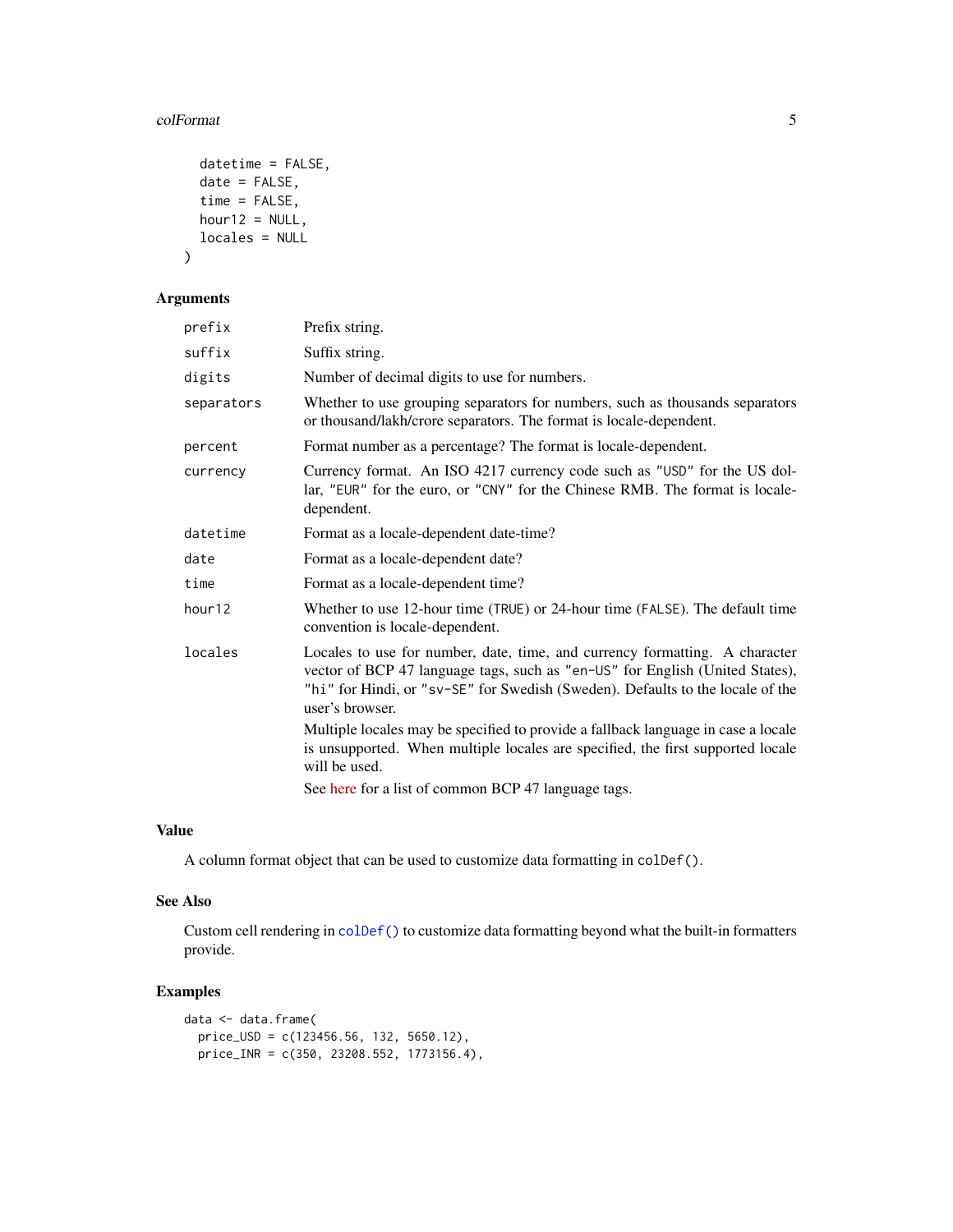```
number_FR = c(123456.56, 132, 5650.12),
  temp = c(22, NA, 31),percent = c(0.9525556, 0.5, 0.112),
  date = as.Date(c("2019-01-02", "2019-03-15", "2019-09-22"))
)
reactable(data, columns = list(
  price_USD = colDef(format = colFormat(prefix = "\frac{4}{3}", separators = TRUE, digits = 2)),
 price_INR = colDef(format = colFormat(currency = "INR", separators = TRUE, locales = "hi-IN")),
 number_FR = colDef(format = colFormat(locales = "fr-FR")),
  temp = colDef(format = colFormat(suffix = " \u00b0C")),
  percent = colDef(fromat = colFormat(percent = TRUE, digits = 1)),date = collect(fromat = colFormat(data = TRUE, locales = "en-GB"))))
# Date formatting
datetimes <- as.POSIXct(c("2019-01-02 3:22:15", "2019-03-15 09:15:55", "2019-09-22 14:20:00"))
data <- data.frame(
  datetime = datetimes,
  date = datetimes,
 time = datetimes,
  time_24h = datetimes,
  datetime_pt_BR = datetimes
\mathcal{L}reactable(data, columns = list(
  datetime = colDef(format = colFormat(datetime = TRUE)),
  date = collect(fromat = colFormat(data = TRUE)),time = colDef(format = colFormat(time = TRUE)),
  time_24h = colDef(format = colFormat(time = TRUE, hour12 = FALSE)),
  datetime_pt_BR = colDef(format = colFormat(datetime = TRUE, locales = "pt-BR"))
))
# Currency formatting
data <- data.frame(
  USD = c(12.12, 2141.213, 0.42, 1.55, 34414),
  EUR = c(10.68, 1884.27, 0.37, 1.36, 30284.32),
  INR = c(861.07, 152122.48, 29.84, 110, 2444942.63),
  JPY = c(1280, 226144, 44.36, 164, 3634634.61),
  MAD = c(115.78, 20453.94, 4.01, 15, 328739.73)
)
reactable(data, columns = list(
  USD = colDef(
   format = colFormat(currency = "USD", separators = TRUE, locales = "en-US")
  ),
  EUR = colDef(format = colFormat(currency = "EUR", separators = TRUE, locales = "de-DE")
  ),
  INR = colDef(format = colFormat(currency = "INR", separators = TRUE, locales = "hi-IN")
  ),
  JPY = colDef(
```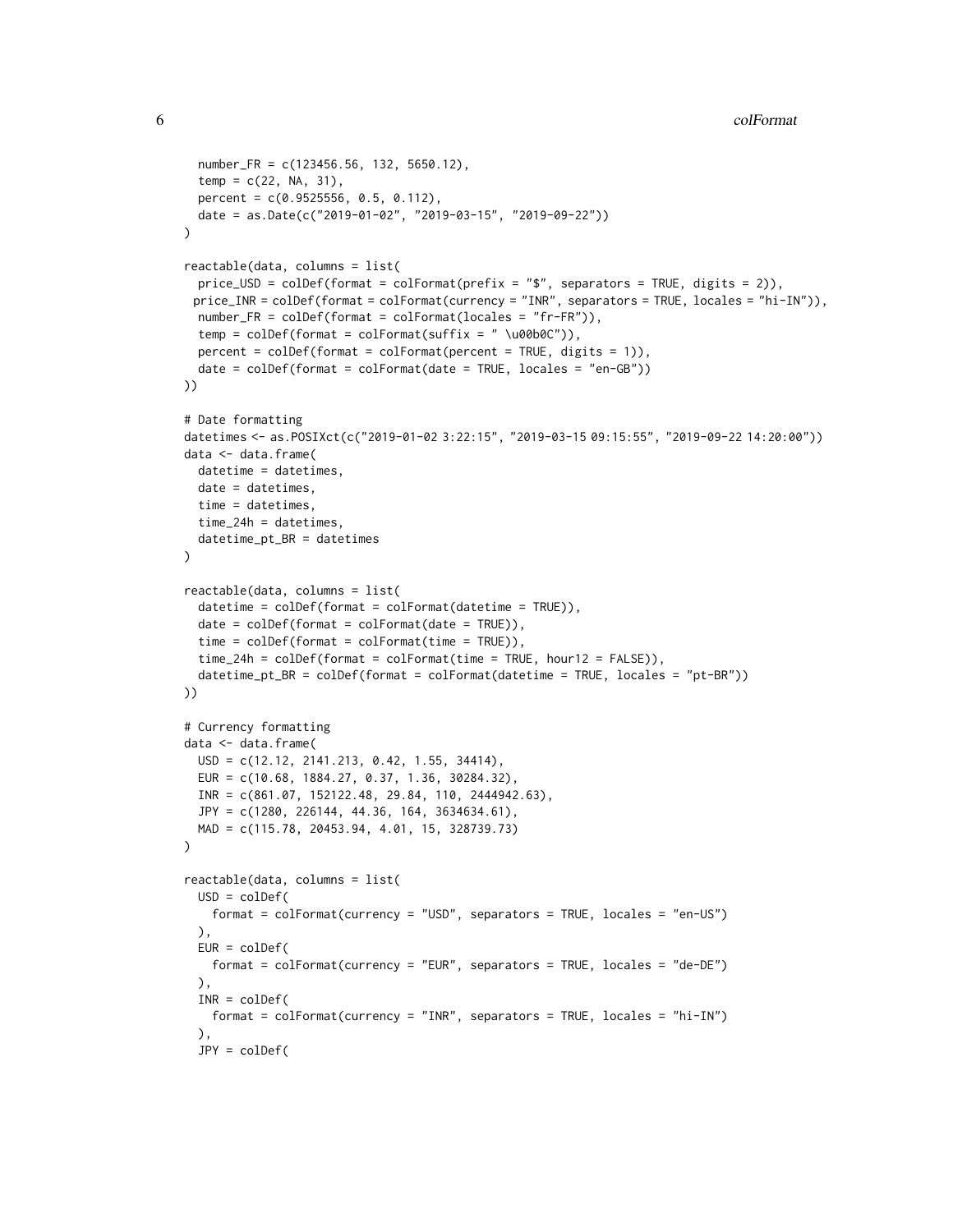```
format = colFormat(currency = "JPY", separators = TRUE, locales = "ja-JP")
  ),
 MAD = colDef(
    format = colFormat(currency = "MAD", separators = TRUE, locales = "ar-MA")
  \lambda))
# Formatting aggregated cells
data <- data.frame(
  States = state.name,
  Region = state.region,
  Area = state.area
)
reactable(data, groupBy = "Region", columns = list(
  States = colDef(
    aggregate = "count",
    format = list(
      aggregated = colFormat(suffix = " states"))
  ),
  Area = colDef(
   aggregate = "sum",
    format = colFormat(suffix = " mi\u00b2", separators = TRUE)
  \mathcal{L}))
```
<span id="page-6-1"></span>colGroup *Column group definitions*

# Description

Use colGroup() to create column groups in a table.

```
colGroup(
 name = NULL,columns = NULL,
 header = NULL,html = FALSE,
 align = NULL,
 headerClass = NULL,
 headerStyle = NULL
)
```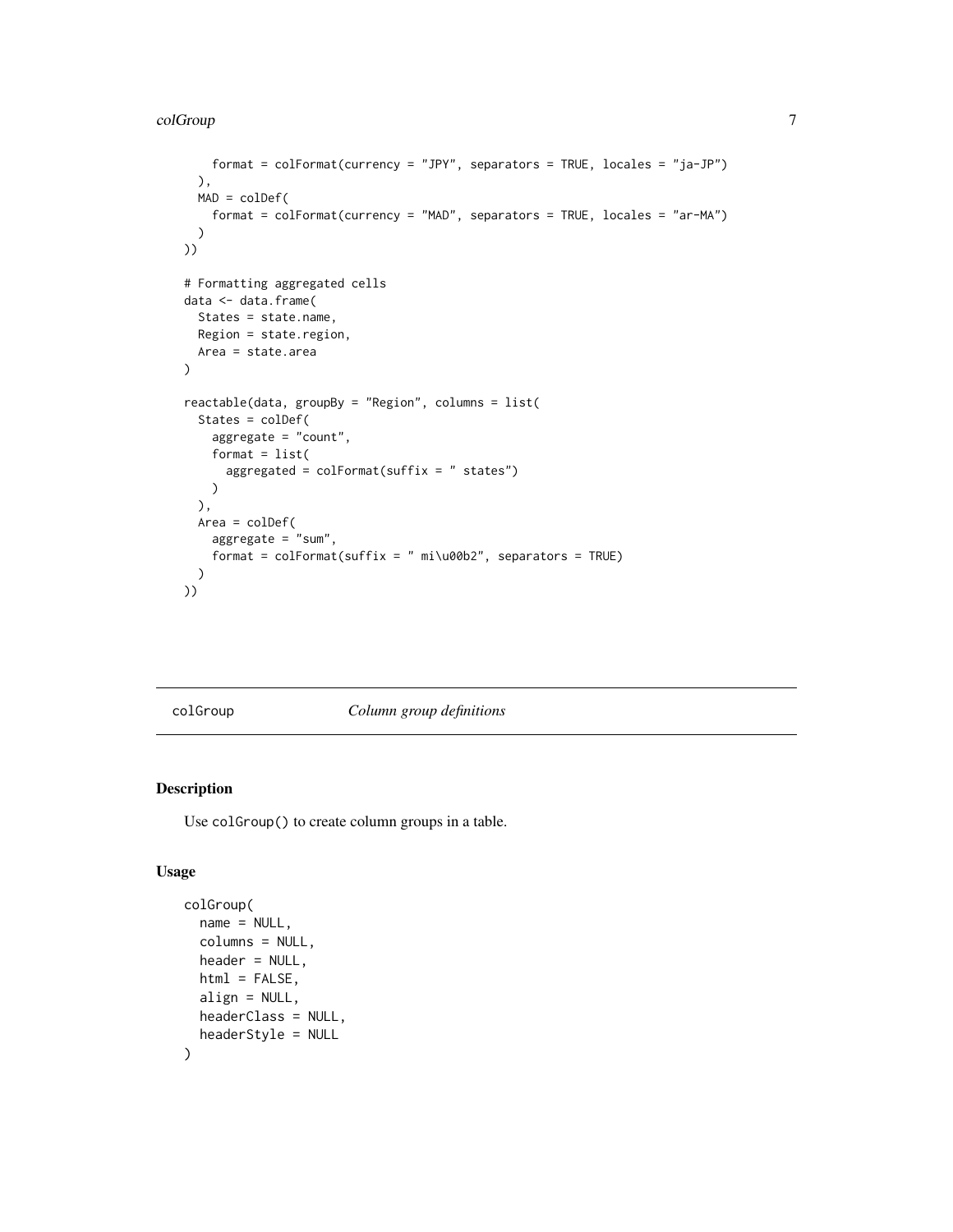# <span id="page-7-0"></span>Arguments

| name        | Column group header name.                                                                                                                                 |  |  |  |
|-------------|-----------------------------------------------------------------------------------------------------------------------------------------------------------|--|--|--|
| columns     | Character vector of column names in the group.                                                                                                            |  |  |  |
| header      | Custom header renderer. An R function that takes the header value as an argu-<br>ment, or a JS() function that takes a column info object as an argument. |  |  |  |
| html        | Render header content as HTML? Raw HTML strings are escaped by default.                                                                                   |  |  |  |
| align       | Column group header alignment. One of "left", "right", "center".                                                                                          |  |  |  |
| headerClass | Additional CSS classes to apply to the header.                                                                                                            |  |  |  |
| headerStyle | Inline styles to apply to the header. A named list or character string.                                                                                   |  |  |  |
|             | Note that if header Style is a named list, property names should be camel Cased.                                                                          |  |  |  |

# Value

A column group definition object that can be used to create column groups in reactable().

# Examples

```
reactable(
  iris,
  columns = list(
    Sepal.Length = colDef(name = "Length"),
    Sepal.Width = colDef(name = "Width"),
    Petal.Length = colDef(name = "Length"),
    Petal.Width = colDef(name = "Width")
  ),
  columnGroups = list(
    colGroup(name = "Sepal", columns = c("Sepal.Length", "Sepal.Width")),
    colGroup(name = "Petal", columns = c("Petal.Length", "Petal.Width"))
  \lambda\mathcal{L}
```
<span id="page-7-1"></span>getReactableState *Get the state of a reactable instance*

# Description

getReactableState() gets the state of a reactable instance within a Shiny application.

```
getReactableState(outputId, name = NULL, session = NULL)
```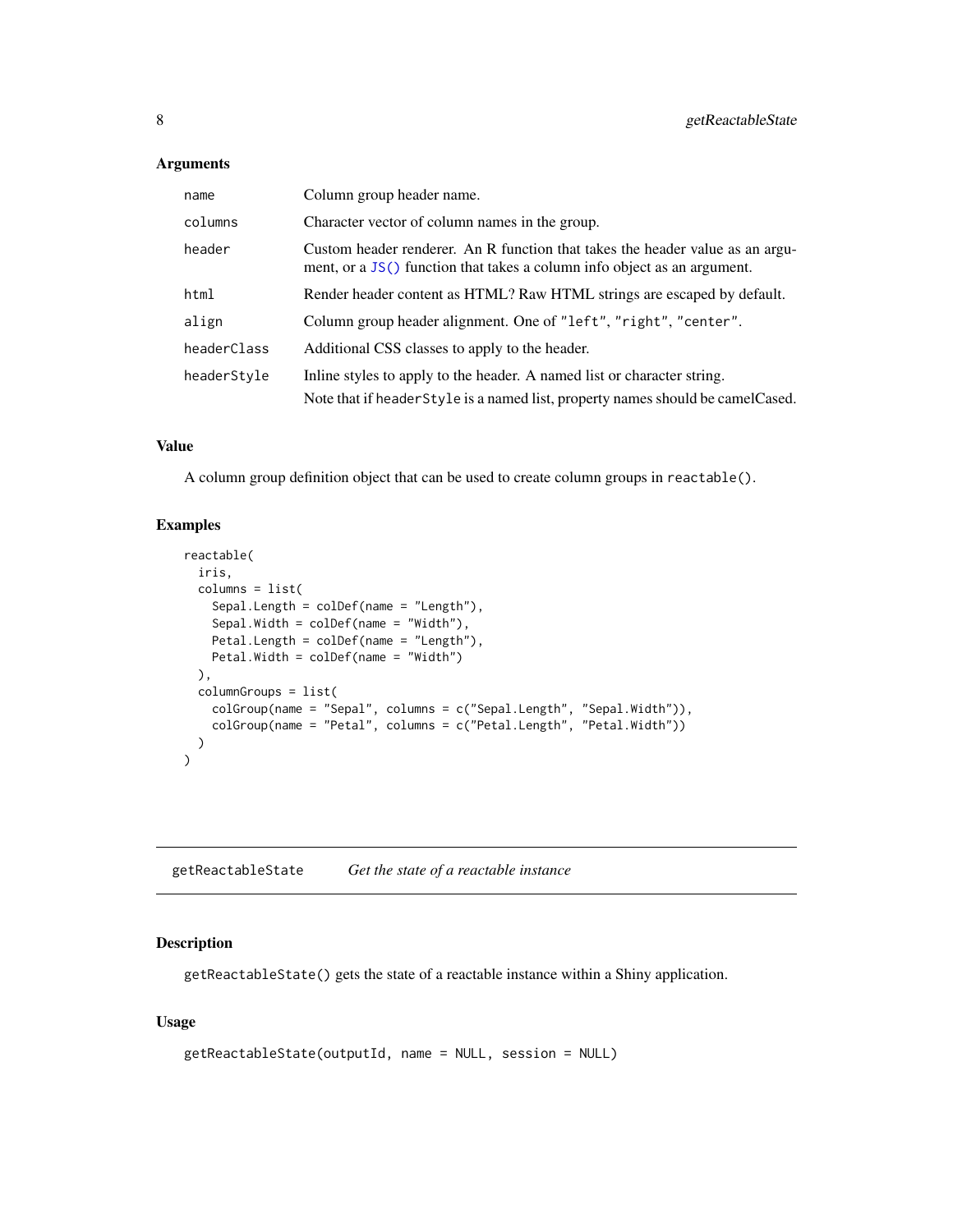# getReactableState 9

#### Arguments

| outputId | The Shiny output ID of the reactable instance.                                                                                                   |
|----------|--------------------------------------------------------------------------------------------------------------------------------------------------|
| name     | Name of a state value to get. One of "page", "pageSize", "pages", or "selected".<br>If unspecified, all values will be returned in a named list. |
| session  | The Shiny session object. Defaults to the current Shiny session.                                                                                 |

# Value

If name is specified, one of the following values:

- page: the current page
- pageSize: the page size
- pages: the number of pages
- selected: the selected rows a numeric vector of row indices, or NULL if no rows are selected

If name is unspecified, getReactableState() returns a named list containing all values.

If the table has not been rendered yet, getReactableState() returns NULL.

```
# Run in an interactive R session
if (interactive()) {
library(shiny)
library(reactable)
ui <- fluidPage(
  actionButton("prev_page_btn", "Previous page"),
  actionButton("next_page_btn", "Next page"),
  reactableOutput("table"),
  verbatimTextOutput("table_state")
)
server <- function(input, output) {
  output$table <- renderReactable({
   reactable(
     iris,
      showPageSizeOptions = TRUE,
      selection = "multiple"
   \lambda})
  output$table_state <- renderPrint({
   state <- req(getReactableState("table"))
    print(state)
  })
  observeEvent(input$prev_page_btn, {
    # Change to the previous page
   page <- getReactableState("table", "page")
```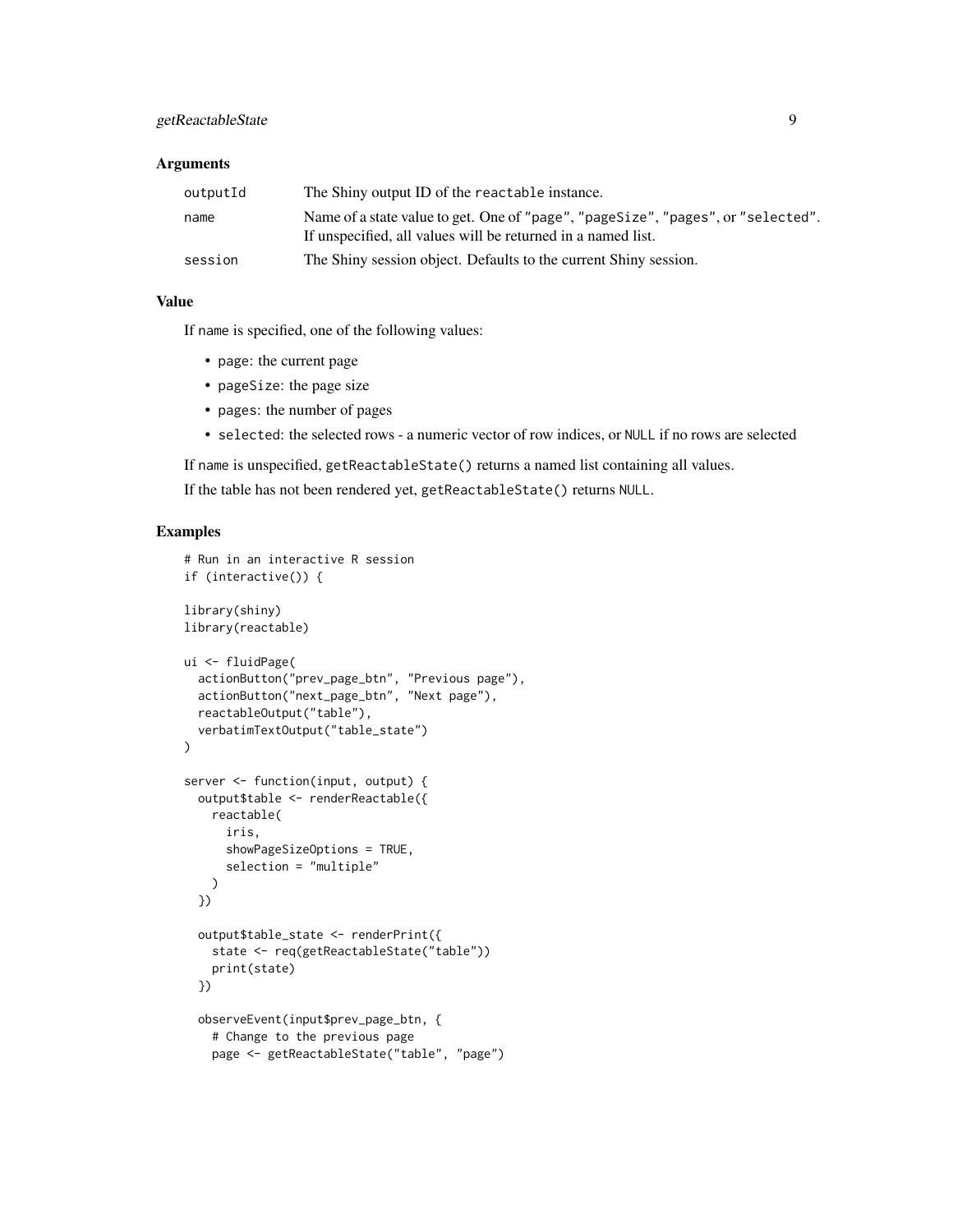#### 10 reactable control of the set of the set of the set of the set of the set of the set of the set of the set of the set of the set of the set of the set of the set of the set of the set of the set of the set of the set of

```
if (page > 1) {
     updateReactable("table", page = page - 1)
   }
 })
 observeEvent(input$next_page_btn, {
   # Change to the next page
    state <- getReactableState("table")
   if (state$page < state$pages) {
     updateReactable("table", page = state$page + 1)
    }
 })
}
shinyApp(ui, server)
}
```
<span id="page-9-1"></span>reactable *Create an interactive data table*

#### Description

reactable() creates a data table from tabular data with sorting and pagination by default. The data table is an HTML widget that can be used in R Markdown documents and Shiny applications, or viewed from an R console.

```
reactable(
  data,
  columns = NULL,
  columnGroups = NULL,
  rownames = NULL,groupBy = NULL,sortable = TRUE,
  resizable = FALSE,
  filterable = FALSE,
  searchable = FALSE,
  defaultColDef = NULL,
  defaultColGroup = NULL,
  defaultSortOrder = "asc",
  defaultSorted = NULL,
  pagination = TRUE,
  defaultPageSize = 10,
  showPageSizeOptions = FALSE,
  pageSizeOptions = c(10, 25, 50, 100),
  paginationType = "numbers",
```
<span id="page-9-0"></span>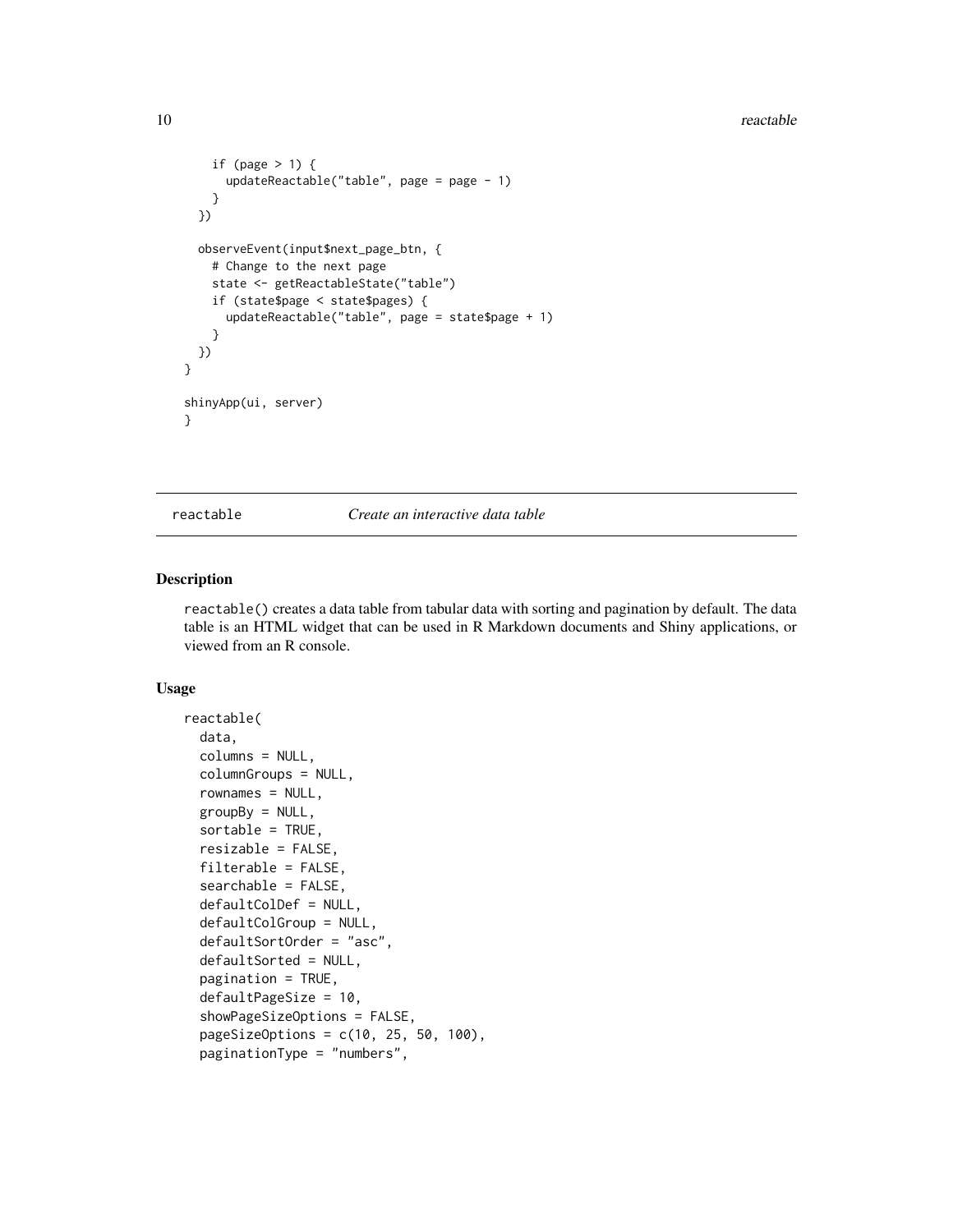#### <span id="page-10-0"></span>reactable the contract of the contract of the contract of the contract of the contract of the contract of the contract of the contract of the contract of the contract of the contract of the contract of the contract of the

```
showPagination = NULL,
  showPageInfo = TRUE,
 minRows = 1,
 details = NULL,
  defaultExpanded = FALSE,
  selection = NULL,
  selectionId = NULL,
  defaultSelected = NULL,
  onClick = NULL,
 highlight = FALSE,
 outlined = FALSE,
 bordered = FALSE,
 borderless = FALSE,
  striped = FALSE,
 compact = FALSE,
 wrap = TRUE,showSortIcon = TRUE,
  showSortable = FALSE,
 class = NULL,
  style = NULL,
  rowClass = NULL,
  rowStyle = NULL,
  fullWidth = TRUE,
 width = "auto",
 height = "auto",theme = getOption("reactable.theme"),
  language = getOption("reactable.language"),
 elementId = NULL\mathcal{L}
```
# Arguments

| data          | A data frame or matrix.                                                                       |
|---------------|-----------------------------------------------------------------------------------------------|
|               | Can also be a crosstalk:: SharedData object that wraps a data frame.                          |
| columns       | Named list of column definitions. See colder ().                                              |
| columnGroups  | List of column group definitions. See coloroup().                                             |
| rownames      | Show row names? Defaults to TRUE if the data has row names.                                   |
|               | To customize the row names column, use ". rownames" as the column name.                       |
| groupBy       | Character vector of column names to group by.                                                 |
|               | To aggregate data when rows are grouped, use the aggregate argument in<br>$\text{colDef}()$ . |
| sortable      | Enable sorting? Defaults to TRUE.                                                             |
| resizable     | Enable column resizing?                                                                       |
| filterable    | Enable column filtering?                                                                      |
| searchable    | Enable global table searching?                                                                |
| defaultColDef | Default column definition used by every column. See coldef().                                 |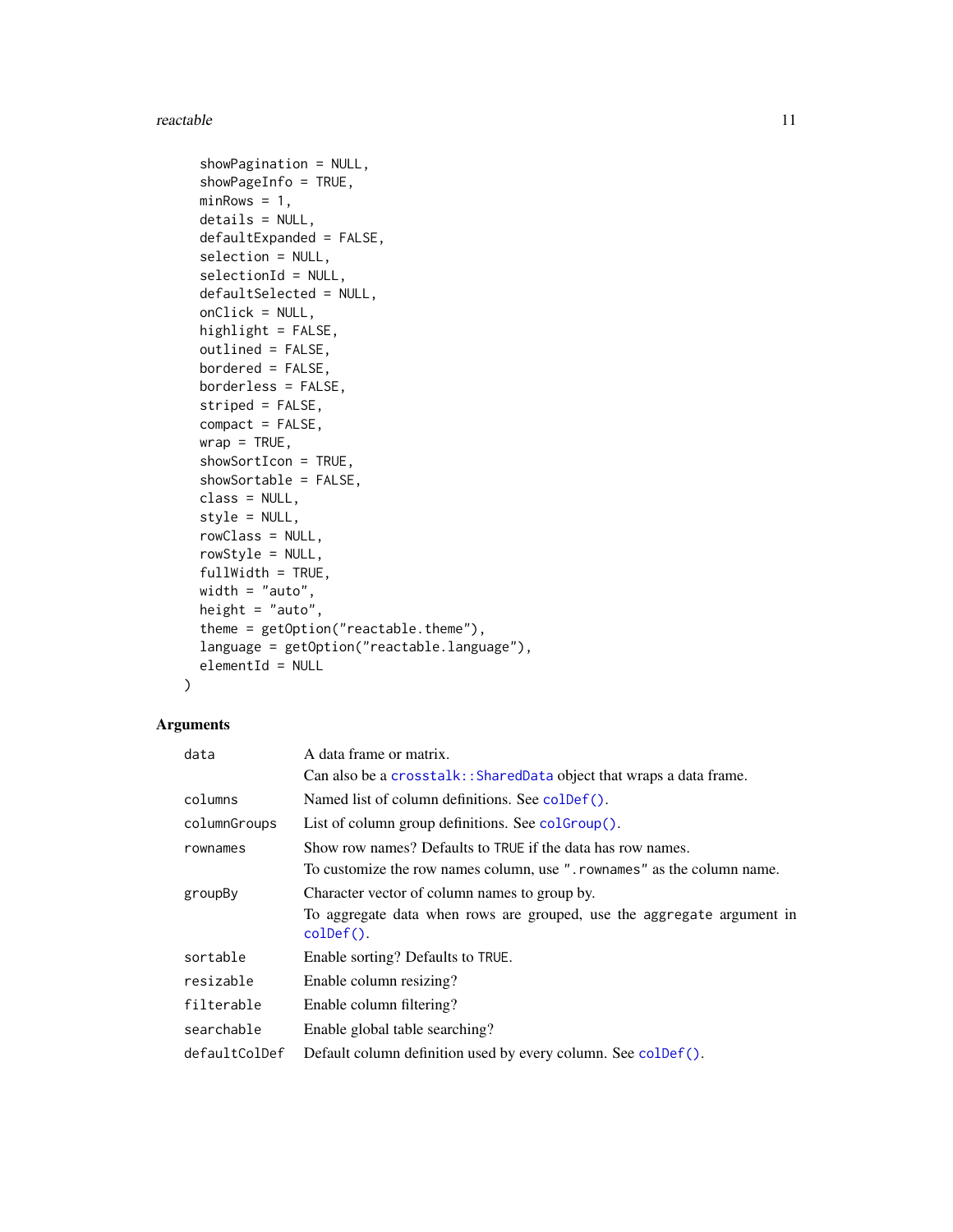<span id="page-11-0"></span>

| defaultColGroup     |                                                                                                                                                                                                                                                                              |
|---------------------|------------------------------------------------------------------------------------------------------------------------------------------------------------------------------------------------------------------------------------------------------------------------------|
|                     | Default column group definition used by every column group. See colGroup().                                                                                                                                                                                                  |
| defaultSortOrder    |                                                                                                                                                                                                                                                                              |
|                     | Default sort order. Either "asc" for ascending order or "desc" for descending<br>order. Defaults to "asc".                                                                                                                                                                   |
| defaultSorted       | Character vector of column names to sort by default. Or to customize sort order,<br>a named list with values of "asc" or "desc".                                                                                                                                             |
| pagination          | Enable pagination? Defaults to TRUE.                                                                                                                                                                                                                                         |
| defaultPageSize     |                                                                                                                                                                                                                                                                              |
|                     | Default page size for the table. Defaults to 10.                                                                                                                                                                                                                             |
| showPageSizeOptions |                                                                                                                                                                                                                                                                              |
|                     | Show page size options?                                                                                                                                                                                                                                                      |
| pageSizeOptions     |                                                                                                                                                                                                                                                                              |
|                     | Page size options for the table. Defaults to 10, 25, 50, 100.                                                                                                                                                                                                                |
|                     | paginationType Pagination control to use. Either "numbers" for page number buttons (the de-<br>fault), "jump" for a page jump, or "simple" to show 'Previous' and 'Next'<br>buttons only.                                                                                    |
|                     | showPagination Show pagination? Defaults to TRUE if the table has more than one page.                                                                                                                                                                                        |
| showPageInfo        | Show page info? Defaults to TRUE.                                                                                                                                                                                                                                            |
| minRows             | Minimum number of rows to show per page. Defaults to 1.                                                                                                                                                                                                                      |
| details             | Additional content to display when expanding a row. An R function that takes<br>a row index argument or a JS() function that takes a row info object as an<br>argument. Can also be a colDef() to customize the details expander column.                                     |
| defaultExpanded     |                                                                                                                                                                                                                                                                              |
|                     | Expand all rows by default?                                                                                                                                                                                                                                                  |
| selection           | Enable row selection? Either "multiple" or "single" for multiple or single<br>row selection.                                                                                                                                                                                 |
|                     | To get the selected rows in Shiny, use getReactableState().                                                                                                                                                                                                                  |
|                     | To customize the selection column, use ". selection" as the column name.                                                                                                                                                                                                     |
| selectionId         | Shiny input ID for the selected rows. The selected rows are given as a numeric<br>vector of row indices, or NULL if no rows are selected. NOTE: selectionId<br>will be deprecated in a future release. Use getReactableState() to get the<br>selected rows in Shiny instead. |
| defaultSelected     |                                                                                                                                                                                                                                                                              |
|                     | A numeric vector of default selected row indices.                                                                                                                                                                                                                            |
| onClick             | Action to take when clicking a cell. Either "expand" to expand the row, "select"<br>to select the row, or a JS() function that takes a row info object, column info<br>object, and table state object as arguments.                                                          |
| highlight           | Highlight table rows on hover?                                                                                                                                                                                                                                               |
| outlined            | Add borders around the table?                                                                                                                                                                                                                                                |
| bordered            | Add borders around the table and every cell?                                                                                                                                                                                                                                 |
| borderless          | Remove inner borders from table?                                                                                                                                                                                                                                             |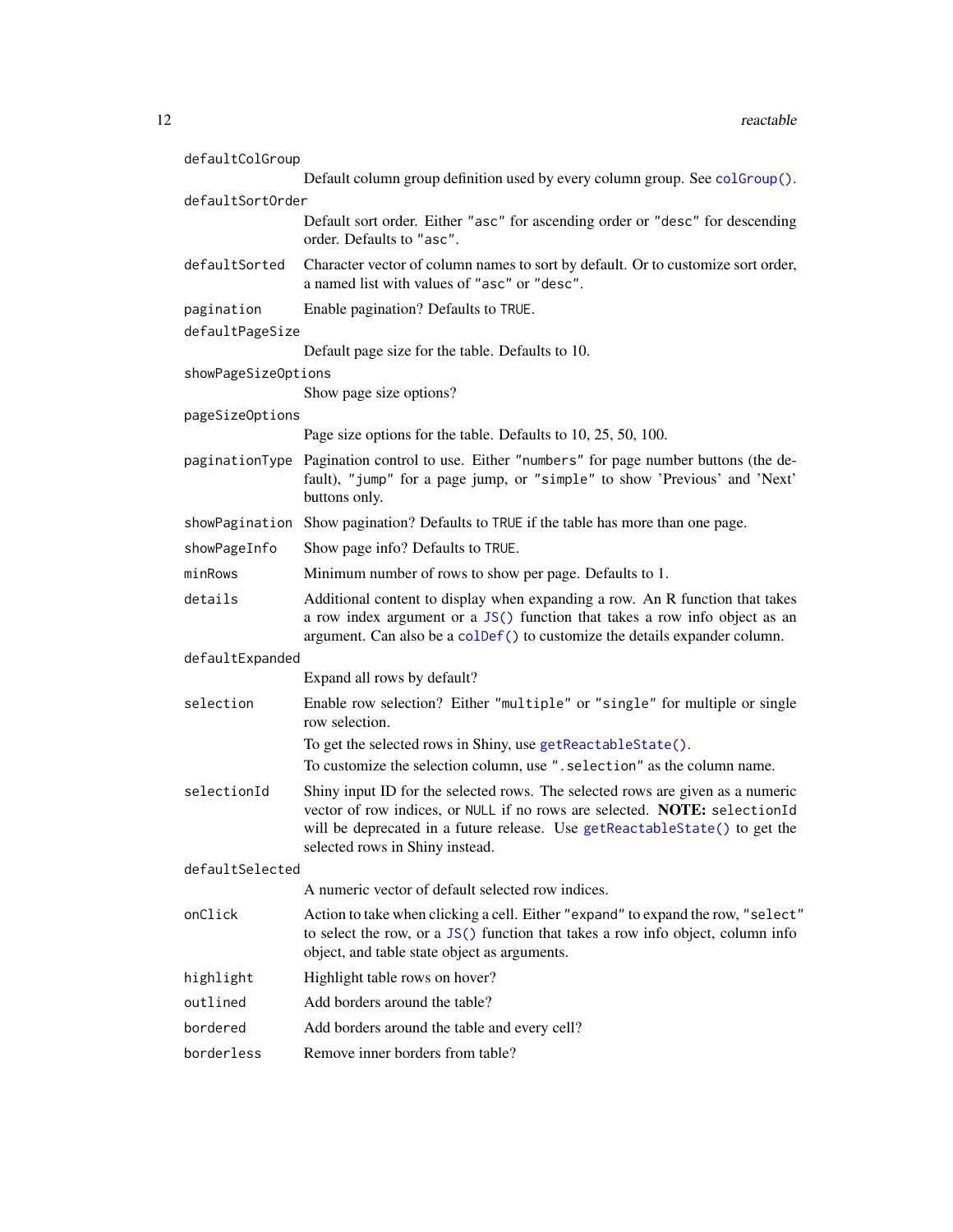#### <span id="page-12-0"></span>reactable the contract of the contract of the contract of the contract of the contract of the contract of the contract of the contract of the contract of the contract of the contract of the contract of the contract of the

| striped      | Add zebra-striping to table rows?                                                                                                                                                                              |
|--------------|----------------------------------------------------------------------------------------------------------------------------------------------------------------------------------------------------------------|
| compact      | Make tables more compact?                                                                                                                                                                                      |
| wrap         | Enable text wrapping? If TRUE (the default), long text will be wrapped to multi-<br>ple lines. If FALSE, text will be truncated to fit on one line.                                                            |
| showSortIcon | Show a sort icon when sorting columns?                                                                                                                                                                         |
| showSortable | Show an indicator on sortable columns?                                                                                                                                                                         |
| class        | Additional CSS classes to apply to the table.                                                                                                                                                                  |
| style        | Inline styles to apply to the table. A named list or character string.                                                                                                                                         |
|              | Note that if style is a named list, property names should be camelCased.                                                                                                                                       |
| rowClass     | Additional CSS classes to apply to table rows. A character string, a JS() func-<br>tion that takes a row info object and table state object as arguments, or an R<br>function that takes a row index argument. |
| rowStyle     | Inline styles to apply to table rows. A named list, character string, JS() function<br>that takes a row info object and table state object as arguments, or an R function<br>that takes a row index argument.  |
|              | Note that if rowStyle is a named list, property names should be camelCased.<br>If rowStyle is a JS() function, it should return a JavaScript object with camel-<br>Cased property names.                       |
| fullWidth    | Stretch the table to fill the full width of its container? Defaults to TRUE.                                                                                                                                   |
| width        | Width of the table in pixels. Defaults to "auto" for automatic sizing.                                                                                                                                         |
|              | To set the width of a column, see colDef().                                                                                                                                                                    |
| height       | Height of the table in pixels. Defaults to "auto" for automatic sizing.                                                                                                                                        |
| theme        | Theme options for the table, specified by reactableTheme(). Defaults to the<br>global reactable. theme option. Can also be a function that returns a reactableTheme()<br>or NULL.                              |
| language     | Language options for the table, specified by reactableLang(). Defaults to the<br>global reactable. language option.                                                                                            |
| elementId    | Element ID for the widget.                                                                                                                                                                                     |

# Value

A reactable HTML widget that can be used in R Markdown documents and Shiny applications, or viewed from an R console.

#### Note

See the [online documentation](https://glin.github.io/reactable/) for additional details and examples.

#### See Also

- [renderReactable\(\)](#page-13-1) and [reactableOutput\(\)](#page-13-1) for using reactable in Shiny applications or interactive R Markdown documents.
- [colDef\(\)](#page-1-1), [colFormat\(\)](#page-3-1), and [colGroup\(\)](#page-6-1) to customize columns.
- [reactableTheme\(\)](#page-17-1) and [reactableLang\(\)](#page-15-1) to customize the table.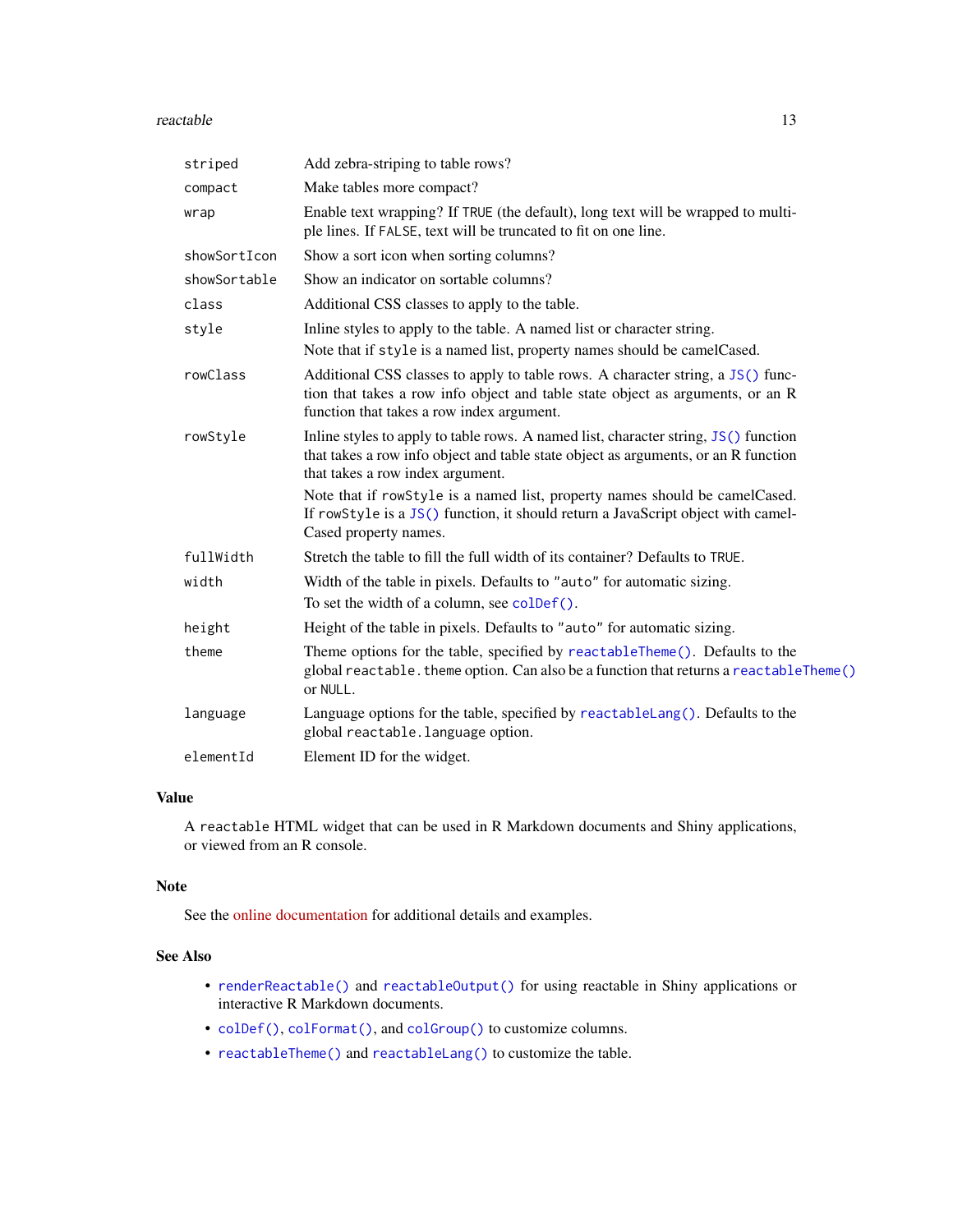#### Examples

```
# Basic usage
reactable(iris)
# Grouping and aggregation
reactable(iris, groupBy = "Species", columns = list(
  Sepal.Length = colDef(aggregate = "count"),
  Sepal.Width = colDef(aggregate = "mean"),
  Petal.Length = colDef(aggregate = "sum"),
  Petal.Width = colDef(aggregate = "max")
))
# Row details
reactable(iris, details = function(index) {
 htmltools::div(
    "Details for row: ", index,
   htmltools::tags$pre(paste(capture.output(iris[index, ]), collapse = "\n"))
 )
})
# Conditional styling
reactable(sleep, columns = list(
  extra = colDef(style = function(value) {
    if (value > 0) {
      color <- "green"
    } else if (value < 0) {
      color <- "red"
    } else {
     color <- "#777"
   }
   list(color = color, fontWeight = "bold")
  })
))
```
reactable-shiny *Shiny bindings for reactable*

# <span id="page-13-1"></span>Description

Output and render functions for using reactable within Shiny applications and interactive R Markdown documents.

```
reactableOutput(outputId, width = "auto", height = "auto", inline = FALSE)
renderReactable(expr, env = parent.frame(), quoted = FALSE)
```
<span id="page-13-0"></span>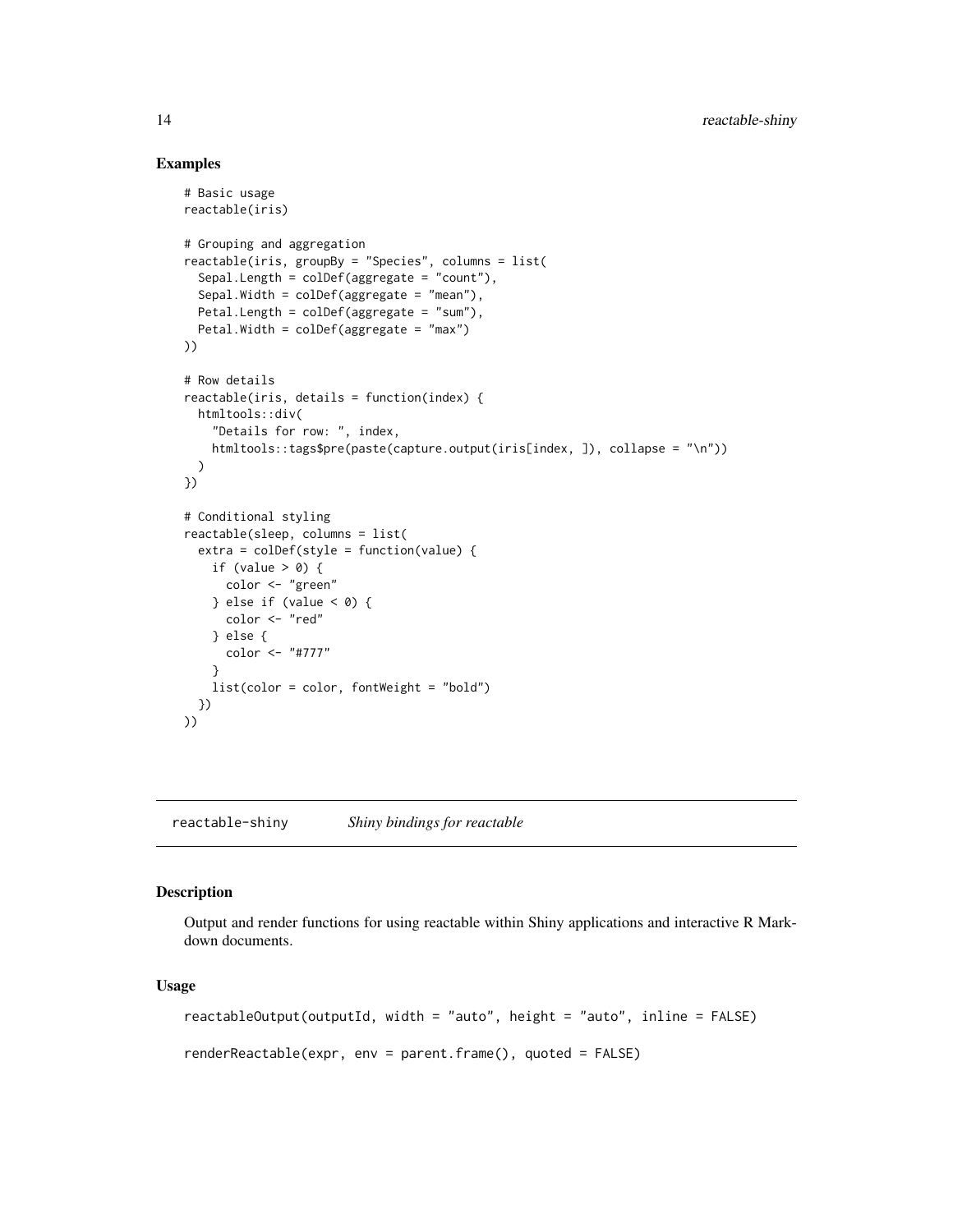# <span id="page-14-0"></span>reactable-shiny 15

#### Arguments

| outputId      | Output variable to read from.                                                                                             |
|---------------|---------------------------------------------------------------------------------------------------------------------------|
| width, height | A valid CSS unit (like "100%", "400px", "auto") or a number, which will be<br>coerced to a string and have "px" appended. |
| inline        | Use an inline element for the table's container?                                                                          |
| expr          | An expression that generates a reactable widget.                                                                          |
| env           | The environment in which to evaluate expr.                                                                                |
| quoted        | Is expr a quoted expression (with $\text{quote}()$ )? This is useful if you want to save<br>an expression in a variable.  |

#### Value

reactableOutput() returns a reactable output element that can be included in a Shiny UI.

renderReactable() returns a reactable render function that can be assigned to a Shiny output slot.

# Note

See the [online demo](https://glin.github.io/reactable/articles/shiny-demo.html) for additional examples of using reactable in Shiny.

# See Also

[updateReactable\(\)](#page-20-1) for updating a reactable instance in Shiny.

[getReactableState\(\)](#page-7-1) for getting the state of a reactable instance in Shiny.

```
# Run in an interactive R session
if (interactive()) {
library(shiny)
library(reactable)
ui <- fluidPage(
titlePanel("reactable example"),
reactableOutput("table")
\mathcal{L}server <- function(input, output, session) {
  output$table <- renderReactable({
  reactable(iris)
})
}
shinyApp(ui, server)
}
```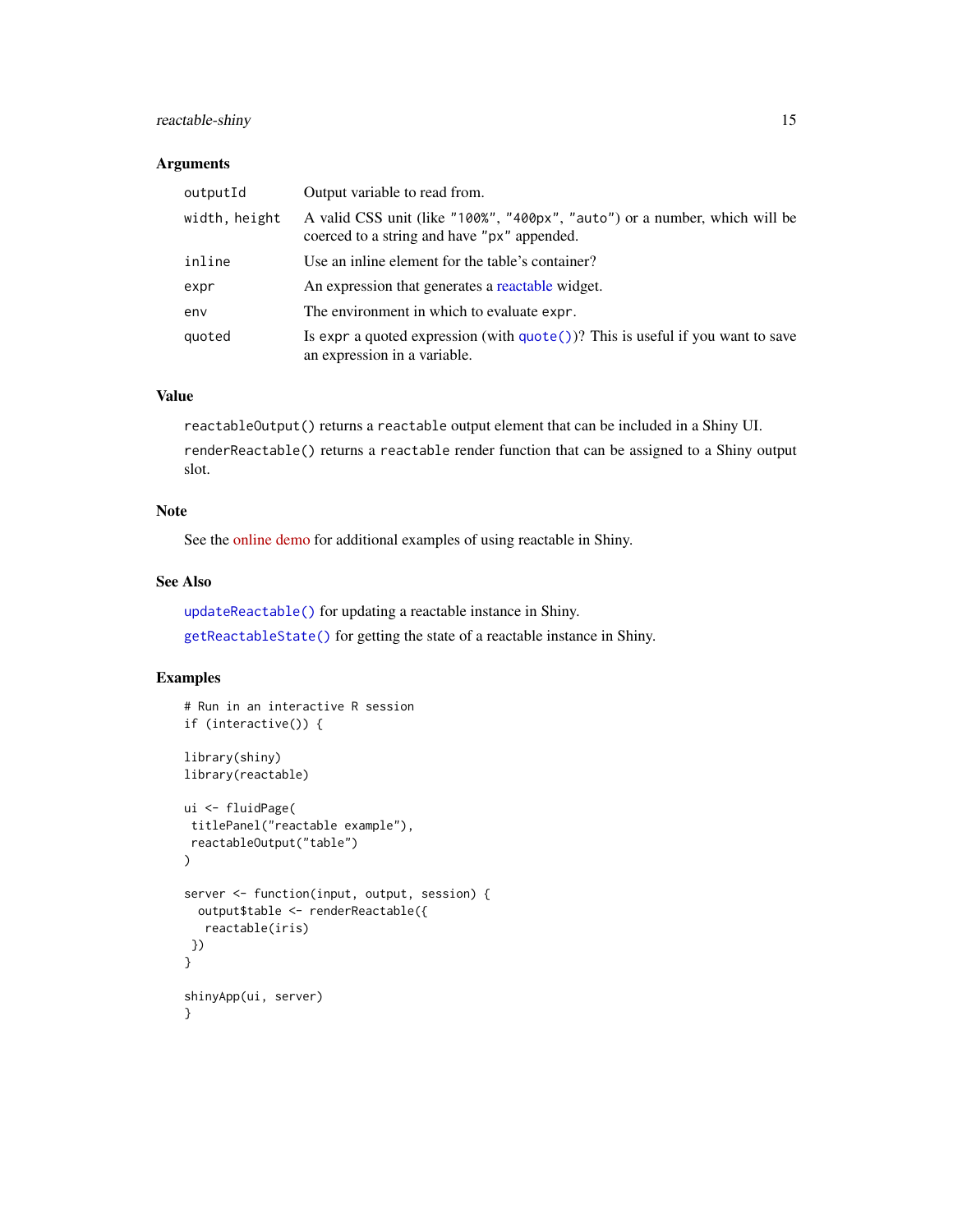<span id="page-15-1"></span><span id="page-15-0"></span>

#### Description

Use reactableLang() to customize the language strings in a table. Language strings include both visible text and accessible labels that can be read by assistive technology, such as screen readers. To set the default language strings for all tables, use the global reactable.language option.

#### Usage

```
reactableLang(
  sortLabel = "Sort {name}",
  filterPlaceholder = "",
  filterLabel = "Filter {name}",
  searchPlaceholder = "Search",
  searchLabel = "Search",
  noData = "No rows found",
  pageNext = "Next",
  pagePrevious = "Previous",
  pageNumbers = "{page} of {pages}",
  pageInfo = "{rowStart}\u2013{rowEnd} of {rows} rows",
  pageSizeOptions = "Show {rows}",
  pageNextLabel = "Next page",
  pagePreviousLabel = "Previous page",
  pageNumberLabel = "Page {page}",
  pageJumpLabel = "Go to page",
  pageSizeOptionsLabel = "Rows per page",
  defaultGroupHeader = "Grouped",
  detailsExpandLabel = "Expand details",
  detailsCollapseLabel = "Collapse details",
  selectAllRowsLabel = "Select all rows",
  deselectAllRowsLabel = "Deselect all rows",
  selectAllSubRowsLabel = "Select all rows in group",
  deselectAllSubRowsLabel = "Deselect all rows in group",
  selectRowLabel = "Select row",
  deselectRowLabel = "Deselect row"
)
```
#### Arguments

| sortLabel         | Accessible label for column sort buttons. Takes a {name} parameter for the                  |  |
|-------------------|---------------------------------------------------------------------------------------------|--|
|                   | column name.                                                                                |  |
| filterPlaceholder |                                                                                             |  |
|                   | Placeholder for column filter inputs.                                                       |  |
| filterLabel       | Accessible label for column filter inputs. Takes a {name} parameter for the<br>column name. |  |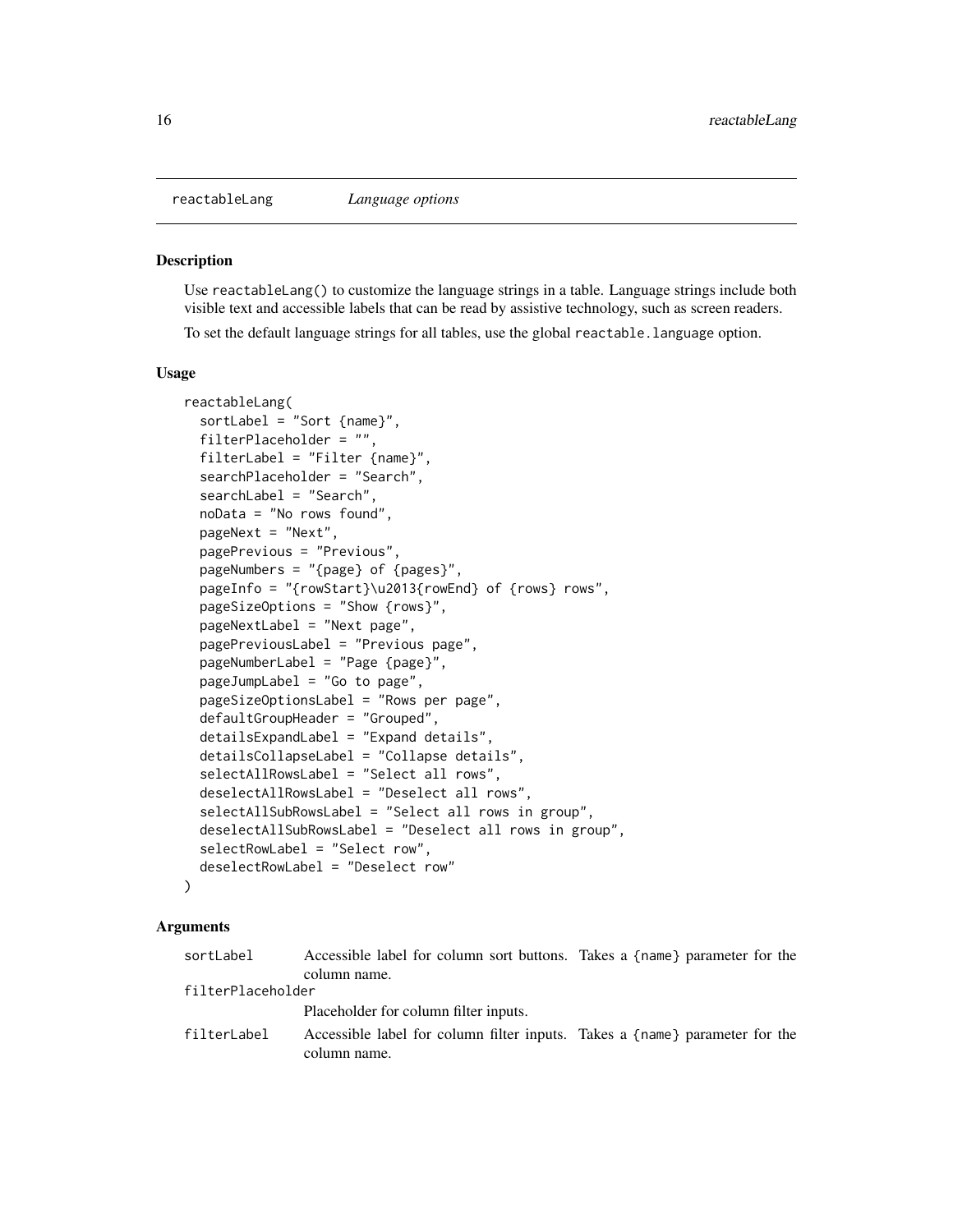| searchPlaceholder                                                               |                                                                                                                                                  |  |
|---------------------------------------------------------------------------------|--------------------------------------------------------------------------------------------------------------------------------------------------|--|
|                                                                                 | Placeholder for the table search input.                                                                                                          |  |
| searchLabel                                                                     | Accessible label for the table search input.                                                                                                     |  |
| noData                                                                          | Placeholder text when the table has no data.                                                                                                     |  |
| pageNext                                                                        | Text for the next page button.                                                                                                                   |  |
| pagePrevious                                                                    | Text for the previous page button.                                                                                                               |  |
| pageNumbers                                                                     | Text for the page numbers info. Only used with the "jump" and "simple" pag-<br>ination types. Takes the following parameters:                    |  |
|                                                                                 | • {page} for the current page                                                                                                                    |  |
|                                                                                 | • {pages} for the total number of pages                                                                                                          |  |
| pageInfo                                                                        | Text for the page info. Takes the following parameters:                                                                                          |  |
|                                                                                 | • {rowStart} for the starting row of the page<br>• {rowEnd} for the ending row of the page                                                       |  |
|                                                                                 | • {rows} for the total number of rows                                                                                                            |  |
| pageSizeOptions                                                                 |                                                                                                                                                  |  |
|                                                                                 | Text for the page size options input. Takes a {rows} parameter for the page size<br>options input.                                               |  |
| pageNextLabel                                                                   | Accessible label for the next page button.                                                                                                       |  |
| pagePreviousLabel                                                               |                                                                                                                                                  |  |
|                                                                                 | Accessible label for the previous page button.                                                                                                   |  |
| pageNumberLabel                                                                 |                                                                                                                                                  |  |
|                                                                                 | Accessible label for the page number buttons. Only used with the the "numbers"<br>pagination type. Takes a {page} parameter for the page number. |  |
| pageJumpLabel                                                                   | Accessible label for the page jump input. Only used with the "jump" pagination<br>type.                                                          |  |
| pageSizeOptionsLabel                                                            |                                                                                                                                                  |  |
|                                                                                 | Accessible label for the page size options input.                                                                                                |  |
| defaultGroupHeader                                                              |                                                                                                                                                  |  |
| detailsExpandLabel                                                              | Header for default column groups. Only used for groupBy columns.                                                                                 |  |
|                                                                                 | Accessible label for the row details expand button.                                                                                              |  |
| detailsCollapseLabel                                                            |                                                                                                                                                  |  |
|                                                                                 | Accessible label for the row details collapse button.                                                                                            |  |
| selectAllRowsLabel                                                              |                                                                                                                                                  |  |
| deselectAllRowsLabel                                                            | Accessible label for the select all rows checkbox.                                                                                               |  |
| selectAllSubRowsLabel                                                           | Accessible label for the deselect all rows checkbox.                                                                                             |  |
| deselectAllSubRowsLabel                                                         | Accessible label for the select all sub rows checkbox.                                                                                           |  |
|                                                                                 | Accessible label for the deselect all sub rows checkbox.                                                                                         |  |
| selectRowLabel Accessible label for the select row checkbox<br>deselectRowLabel |                                                                                                                                                  |  |
|                                                                                 | Accessible label for the deselect row checkbox.                                                                                                  |  |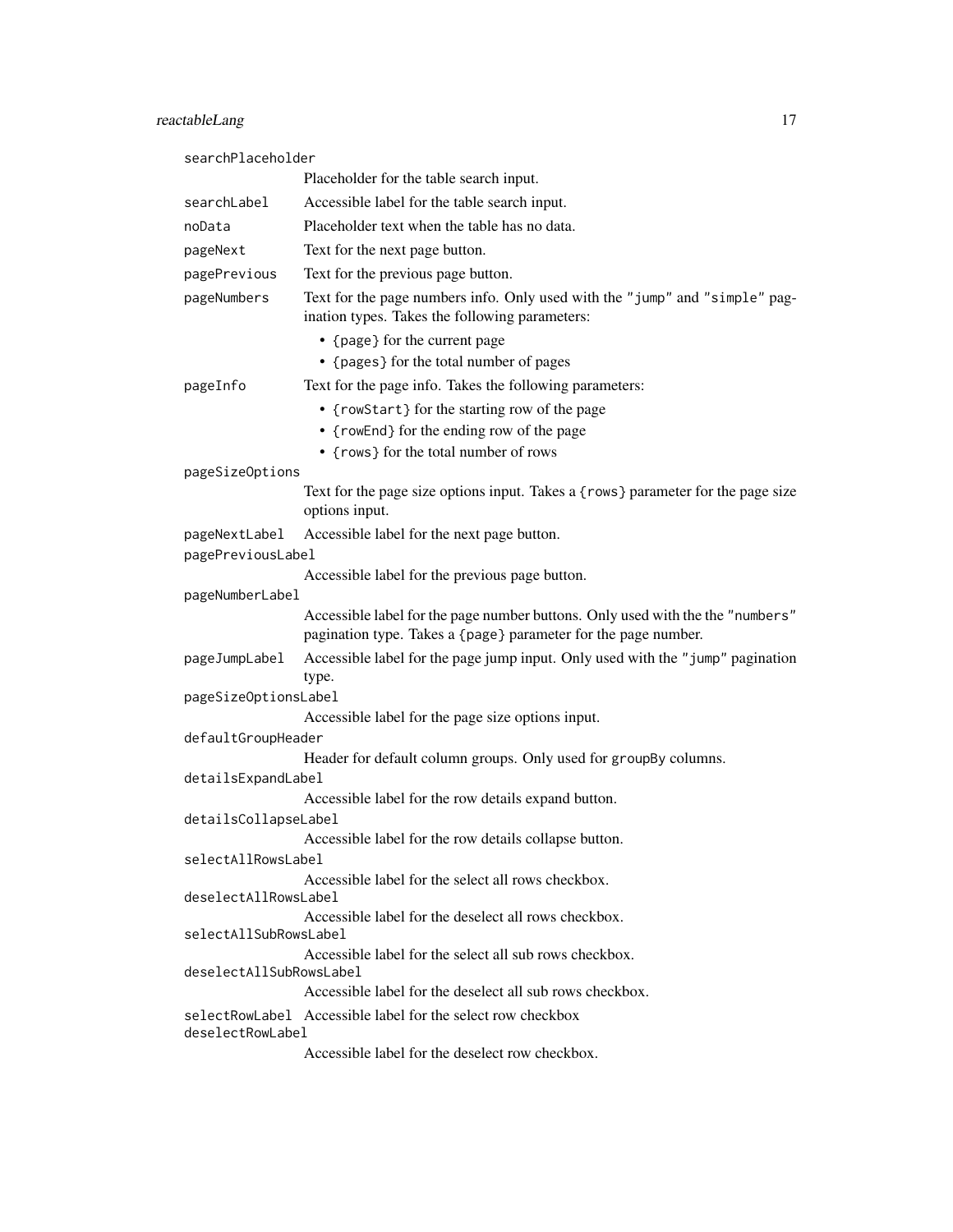# <span id="page-17-0"></span>Value

A language options object that can be used to customize the language strings in reactable().

#### Examples

```
reactable(
  iris[1:30, ],
  searchable = TRUE,
  paginationType = "simple",
  language = reactableLang(
   searchPlaceholder = "Search...",
   noData = "No entries found",
    pageInfo = "{rowStart}\u2013{rowEnd} of {rows} entries",
    pagePrevious = "\u276e",
    pageNext = " \u276f",
    # Accessible labels for assistive technology, such as screen readers
    pagePreviousLabel = "Previous page",
    pageNextLabel = "Next page"
  )
)
# Set the default language for all tables
options(reactable.language = reactableLang(
  searchPlaceholder = "Search...",
  noData = "No entries found",
  pageInfo = "{rowStart} to {rowEnd} of {rows} entries"
))
reactable(iris[1:30, ], searchable = TRUE)
```
<span id="page-17-1"></span>reactableTheme *Theme options*

# Description

Use reactableTheme() to customize the default styling of a table. You can set theme variables to change the default styles, or add custom CSS to specific elements of the table.

The color variables are specified as character strings of CSS color values. The width and padding variables are specified as either character strings of CSS width and padding values, or numeric pixel values. The style arguments take custom CSS as named lists of camelCased properties.

To set the default theme for all tables, use the global reactable. theme option.

```
reactableTheme(
 color = NULL,
```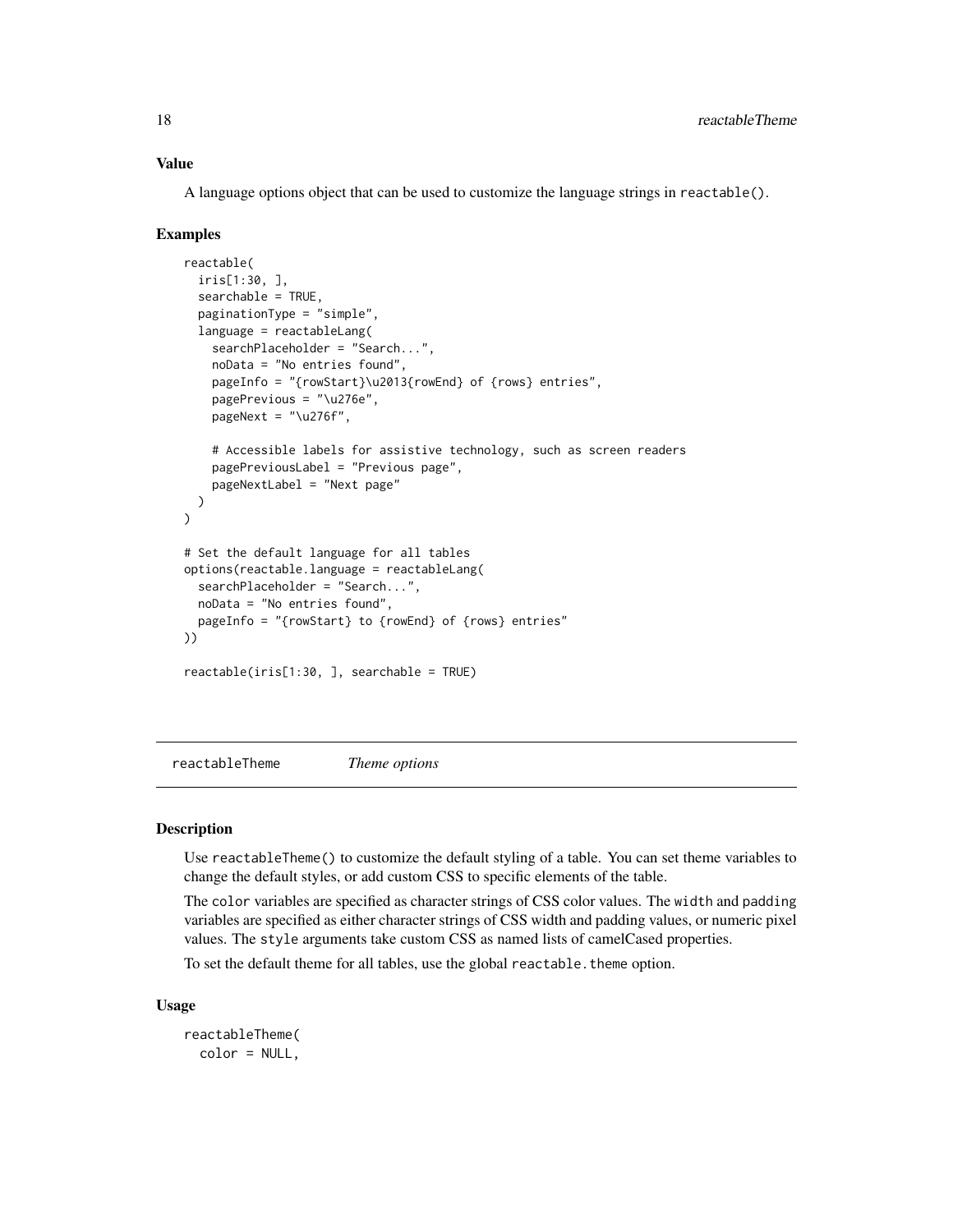```
backgroundColor = NULL,
borderColor = NULL,
borderWidth = NULL,stripedColor = NULL,
highlightColor = NULL,
cellPadding = NULL,
style = NULL,
tableStyle = NULL,
headerStyle = NULL,
groupHeaderStyle = NULL,
tableBodyStyle = NULL,
rowGroupStyle = NULL,
rowStyle = NULL,
rowStripedStyle = NULL,
rowHighlightStyle = NULL,
rowSelectedStyle = NULL,
cellStyle = NULL,
footerStyle = NULL,
inputStyle = NULL,
filterInputStyle = NULL,
searchInputStyle = NULL,
selectStyle = NULL,
paginationStyle = NULL,
pageButtonStyle = NULL,
pageButtonHoverStyle = NULL,
pageButtonActiveStyle = NULL,
pageButtonCurrentStyle = NULL
```
# Arguments

 $\mathcal{L}$ 

| color            | Default text color.                                                                     |  |
|------------------|-----------------------------------------------------------------------------------------|--|
| backgroundColor  |                                                                                         |  |
|                  | Default background color.                                                               |  |
| borderColor      | Default border color.                                                                   |  |
| borderWidth      | Default border width.                                                                   |  |
| stripedColor     | Default row stripe color.                                                               |  |
| highlightColor   | Default row highlight color.                                                            |  |
| cellPadding      | Default cell padding.                                                                   |  |
| style            | Additional CSS for the table.                                                           |  |
| tableStyle       | Additional CSS for the table element (excludes the pagination bar and search<br>input). |  |
| headerStyle      | Additional CSS for header cells.                                                        |  |
| groupHeaderStyle |                                                                                         |  |
|                  | Additional CSS for group header cells.                                                  |  |
|                  | tableBodyStyle Additional CSS for the table body element.                               |  |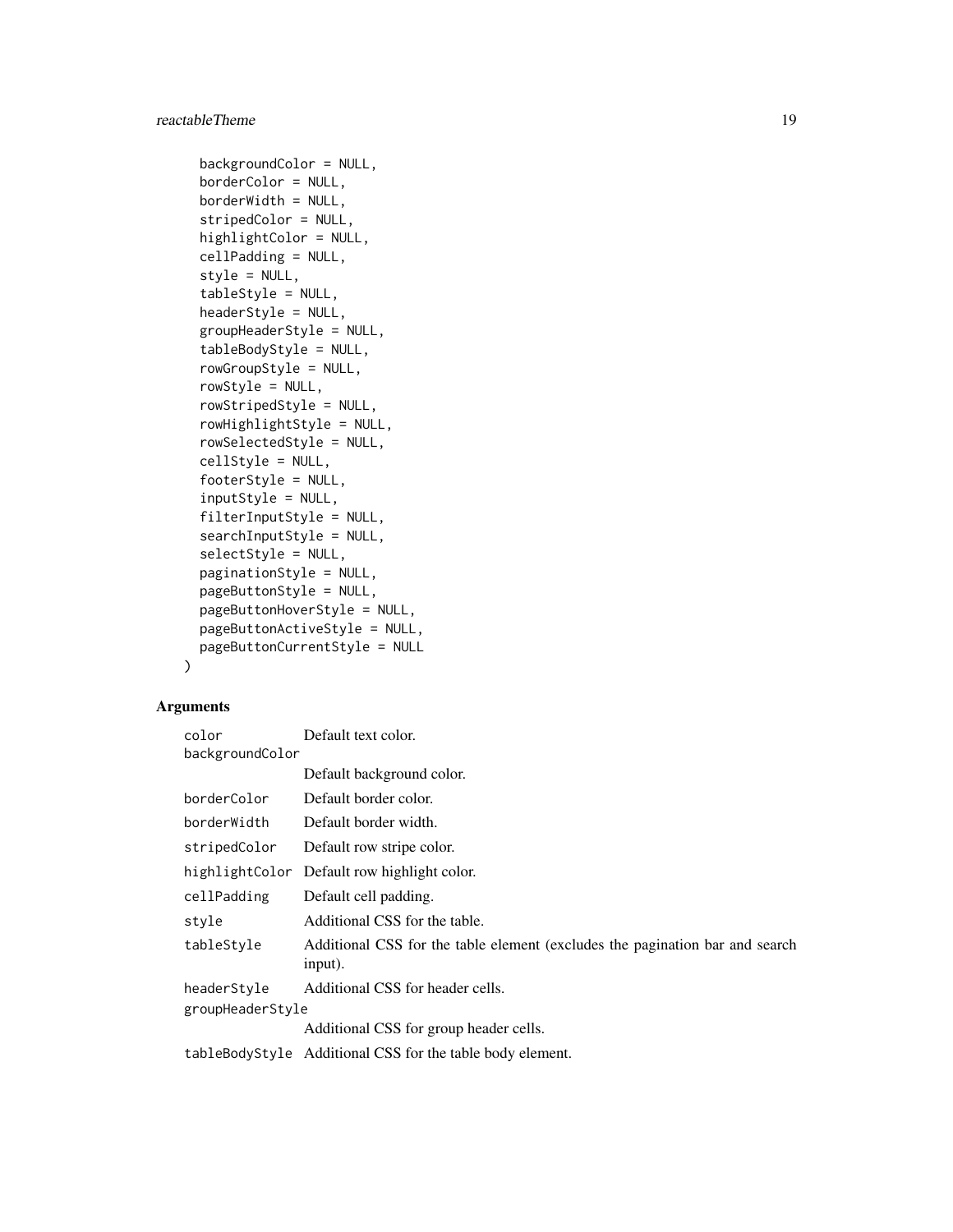```
rowGroupStyle Additional CSS for row groups.
rowStyle Additional CSS for rows.
rowStripedStyle
                 Additional CSS for striped rows.
rowHighlightStyle
                 Additional CSS for highlighted rows.
rowSelectedStyle
                 Additional CSS for selected rows.
cellStyle Additional CSS for cells.
footerStyle Additional CSS for footer cells.
inputStyle Additional CSS for inputs.
filterInputStyle
                 Additional CSS for filter inputs.
searchInputStyle
                 Additional CSS for the search input.
selectStyle Additional CSS for table select controls.
paginationStyle
                 Additional CSS for the pagination bar.
pageButtonStyle, pageButtonHoverStyle, pageButtonActiveStyle, pageButtonCurrentStyle
                 Additional CSS for page buttons, page buttons with hover or active states, and
                 the current page button.
```
#### Details

You can use nested CSS selectors in style arguments to target the current element, using & as the selector, or other child elements (just like in Sass). This is useful for adding pseudo-classes like &:hover, or adding styles in a certain context like .outer-container &.

#### Value

A theme options object that can be used to customize the default styling in reactable().

```
reactable(
 iris[1:30, ],
 searchable = TRUE,
 striped = TRUE,
 highlight = TRUE,
 bordered = TRUE,
 theme = reactableTheme(
   borderColor = "#dfe2e5",
    stripedColor = "#f6f8fa",
   highlightColor = "#f0f5f9",
   cellPadding = "8px 12px",
   style = list(
    fontFamily = "-apple-system, BlinkMacSystemFont, Segoe UI, Helvetica, Arial, sans-serif"
```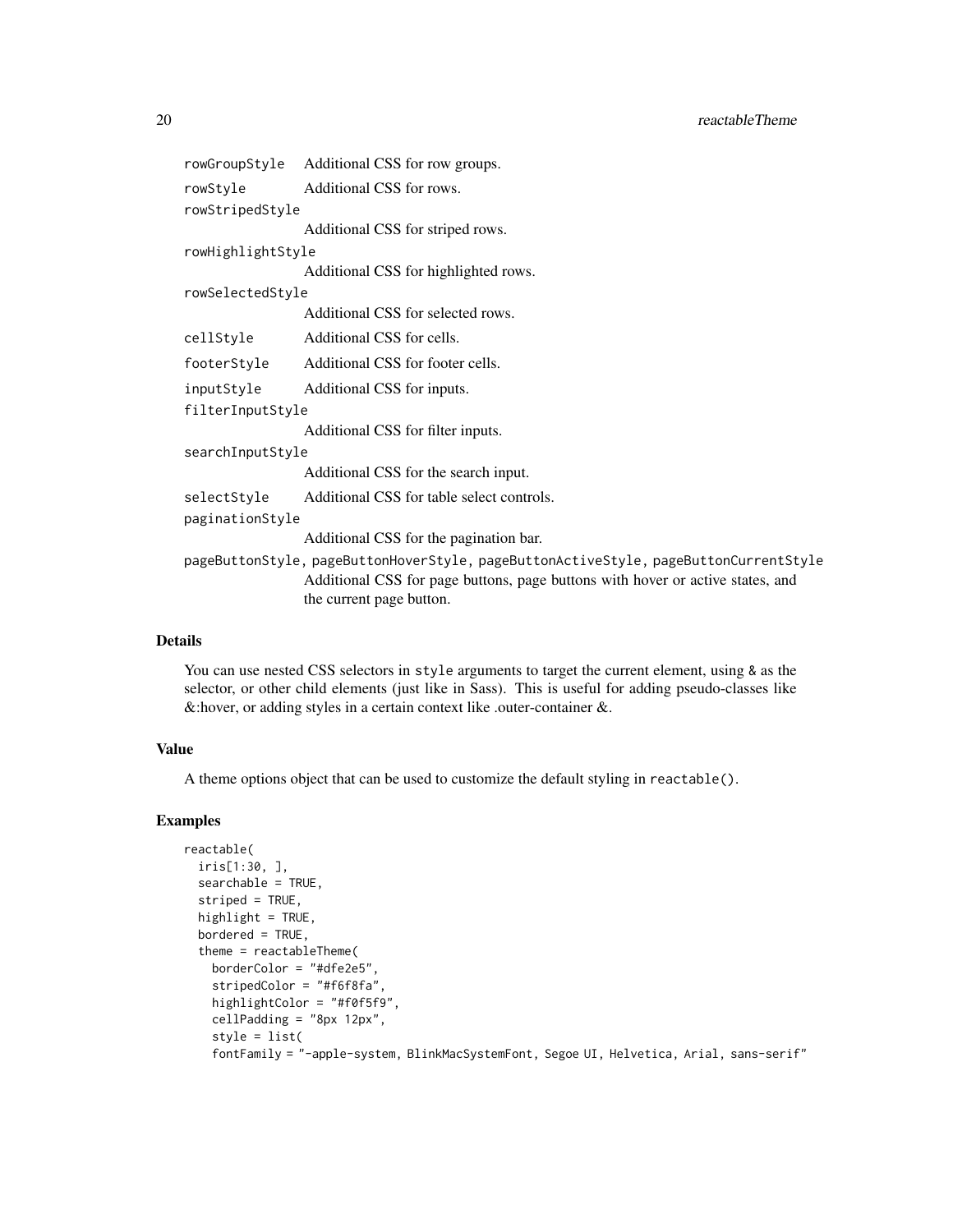```
),
    searchInputStyle = list(width = "100%")
 )
\mathcal{L}# Set the default theme for all tables
options(reactable.theme = reactableTheme(
 color = "hsl(233, 9%, 87%)",
 backgroundColor = "hsl(233, 9%, 19%)",
 borderColor = "hsl(233, 9%, 22%)",
 stripedColor = "hs1(233, 12%, 22%)"highlightColor = "hsl(233, 12%, 24%)",
 inputStyle = list(backgroundColor = "hsl(233, 9%, 25%)"),
 selectStyle = list(backgroundColor = "hsl(233, 9%, 25%)"),
 pageButtonHoverStyle = list(backgroundColor = "hsl(233, 9%, 25%)"),
 pageButtonActiveStyle = list(backgroundColor = "hsl(233, 9%, 28%)")
))
reactable(
 iris[1:30, ],
 filterable = TRUE,
 showPageSizeOptions = TRUE,
 striped = TRUE,
 highlight = TRUE,
 details = function(index) paste("Details for row", index)
)
# Use nested selectors to highlight headers when sorting
reactable(
 iris[1:30, ],
 columns = list(Sepal.Length = colDef(sortable = FALSE)),
 showSortable = TRUE,
 theme = reactableTheme(
   headerStyle = list(
      "&:hover[aria-sort]" = list(background = "hsl(0, 0\%, 96\%)"),
    "&[aria-sort='ascending'], &[aria-sort='descending']" = list(background = "hsl(0, 0%, 96%)"),
      borderColor = "#555"
   )
 )
)
```
<span id="page-20-1"></span>updateReactable *Update a reactable instance*

#### Description

updateReactable() updates a reactable instance within a Shiny application.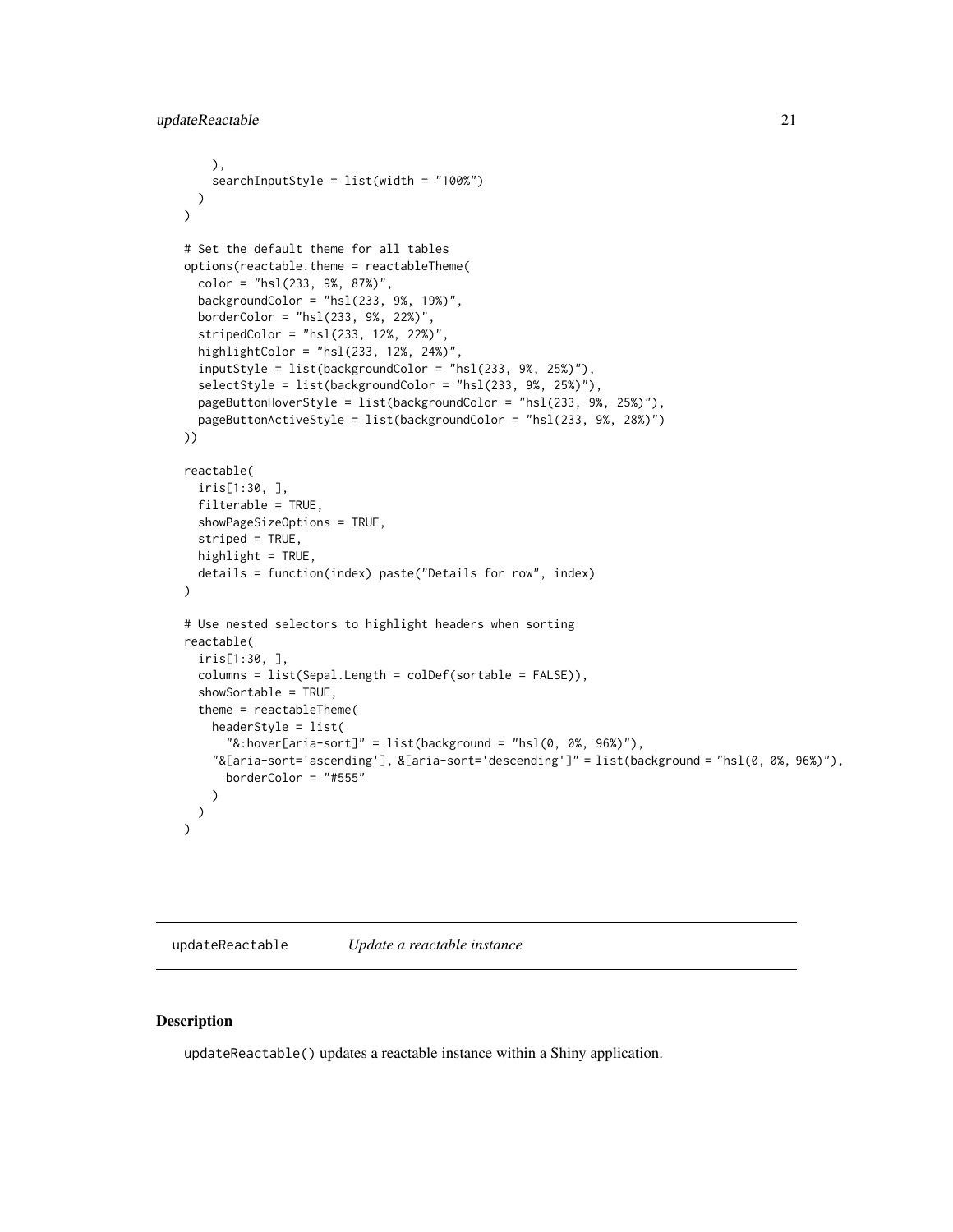# Usage

```
updateReactable(
 outputId,
  data = NULL,
  selected = NULL,
  expanded = NULL,
 page = NULL,
  session = NULL
)
```
#### Arguments

| The Shiny output ID of the reactable instance.                                                                                                                                                                                                                          |
|-------------------------------------------------------------------------------------------------------------------------------------------------------------------------------------------------------------------------------------------------------------------------|
| Table data. A data frame or matrix.                                                                                                                                                                                                                                     |
| data should have the same columns as the original table data. When updating<br>data, the selected rows, expanded rows, and current page will reset unless ex-<br>plicitly specified. All other state will persist, including sorting, filtering, and<br>grouping state. |
| Selected rows. Either a numeric vector of row indices, or NA to deselect all rows.                                                                                                                                                                                      |
| Expanded rows. Either TRUE to expand all rows, or FALSE to collapse all rows.                                                                                                                                                                                           |
| The current page. A single, positive integer.                                                                                                                                                                                                                           |
| The Shiny session object. Defaults to the current Shiny session.                                                                                                                                                                                                        |
|                                                                                                                                                                                                                                                                         |

# Value

None

```
# Run in an interactive R session
if (interactive()) {
library(shiny)
library(reactable)
data <- MASS::Cars93[, 1:7]
ui <- fluidPage(
  actionButton("select_btn", "Select rows"),
  actionButton("clear_btn", "Clear selection"),
  actionButton("expand_btn", "Expand rows"),
  actionButton("collapse_btn", "Collapse rows"),
  actionButton("page_btn", "Change page"),
  selectInput("filter_type", "Filter type", unique(data$Type), multiple = TRUE),
  reactableOutput("table")
\mathcal{L}server <- function(input, output) {
  output$table <- renderReactable({
```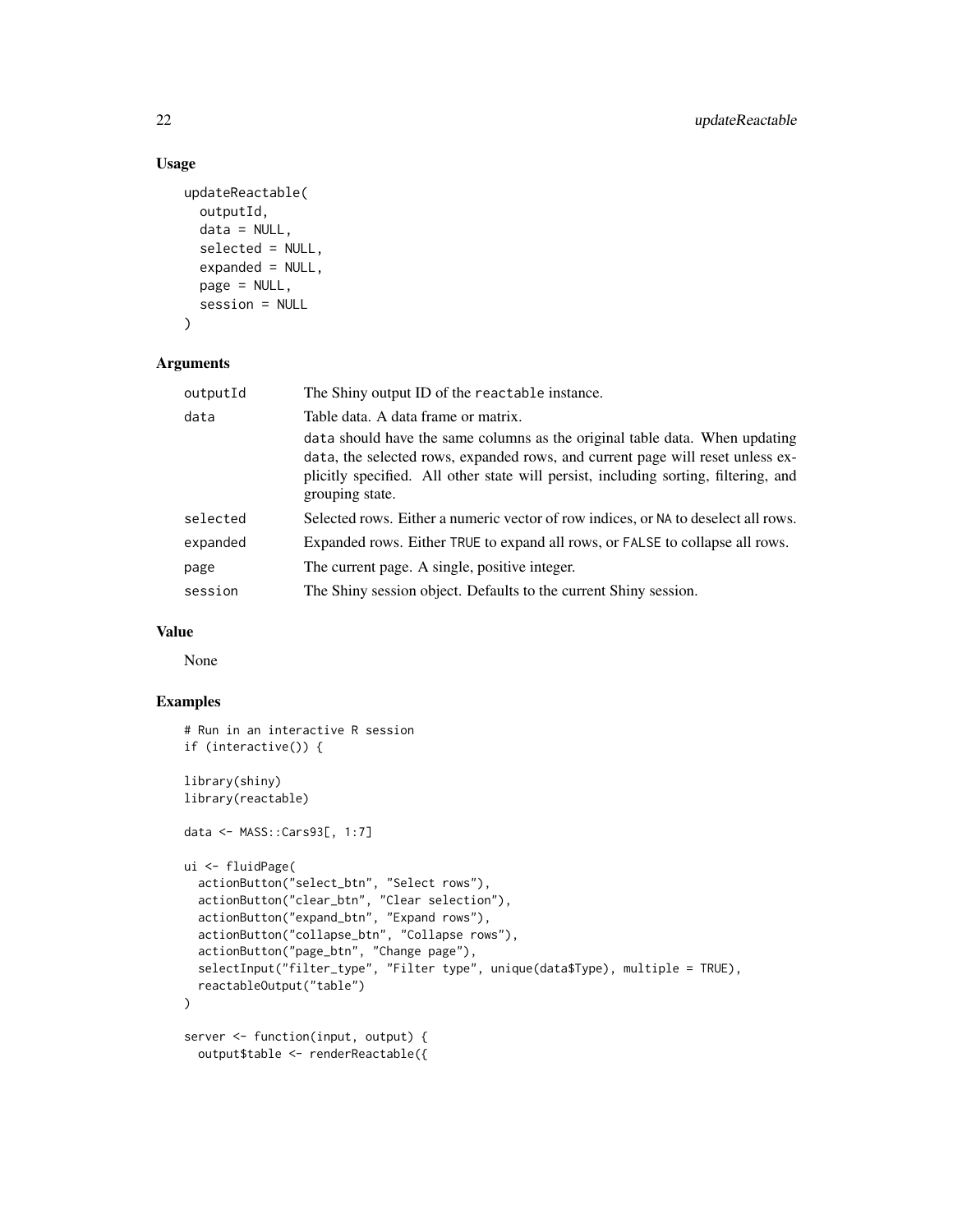}

```
reactable(
     data,
     filterable = TRUE,
     searchable = TRUE,
     selection = "multiple",
     details = function(index) paste("Details for row:", index)
   )
 })
 observeEvent(input$select_btn, {
   # Select rows
   updateReactable("table", selected = c(1, 3, 5))
 })
 observeEvent(input$clear_btn, {
   # Clear row selection
   updateReactable("table", selected = NA)
 })
 observeEvent(input$expand_btn, {
   # Expand all rows
   updateReactable("table", expanded = TRUE)
 })
 observeEvent(input$collapse_btn, {
   # Collapse all rows
   updateReactable("table", expanded = FALSE)
 })
 observeEvent(input$page_btn, {
   # Change current page
   updateReactable("table", page = 3)
 })
 observe({
    # Filter data
   filtered <- if (length(input$filter_type) > 0) {
     data[data$Type %in% input$filter_type, ]
   } else {
     data
   }
   updateReactable("table", data = filtered)
 })
shinyApp(ui, server)
}
```